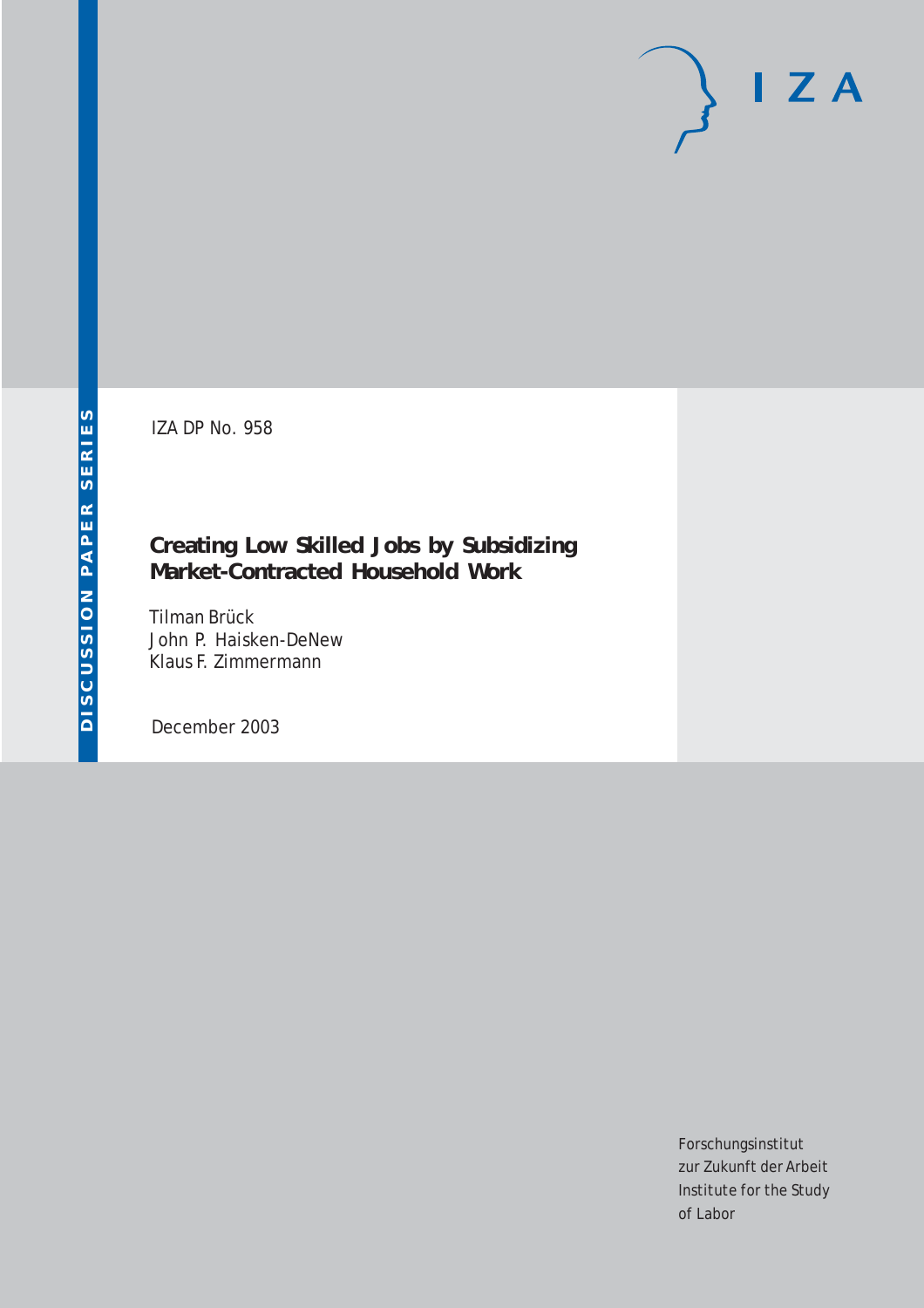# **Creating Low Skilled Jobs by Subsidizing Market-Contracted Household Work**

**Tilman Brück** 

*DIW Berlin* 

## **John P. Haisken-DeNew**

*RWI Essen and IZA Bonn* 

## **Klaus F. Zimmermann**

*IZA Bonn, University of Bonn and DIW Berlin* 

Discussion Paper No. 958 December 2003

IZA

P.O. Box 7240 D-53072 Bonn **Germany** 

 $Tel + 49-228-3894-0$ Fax: +49-228-3894-210 Email: [iza@iza.org](mailto:iza@iza.org)

This Discussion Paper is issued within the framework of IZA's research area *The Future of Labor.* Any opinions expressed here are those of the author(s) and not those of the institute. Research disseminated by IZA may include views on policy, but the institute itself takes no institutional policy positions.

The Institute for the Study of Labor (IZA) in Bonn is a local and virtual international research center and a place of communication between science, politics and business. IZA is an independent, nonprofit limited liability company (Gesellschaft mit beschränkter Haftung) supported by Deutsche Post World Net. The center is associated with the University of Bonn and offers a stimulating research environment through its research networks, research support, and visitors and doctoral programs. IZA engages in (i) original and internationally competitive research in all fields of labor economics, (ii) development of policy concepts, and (iii) dissemination of research results and concepts to the interested public. The current research program deals with (1) mobility and flexibility of labor, (2) internationalization of labor markets, (3) welfare state and labor market, (4) labor markets in transition countries, (5) the future of labor, (6) evaluation of labor market policies and projects and (7) general labor economics.

IZA Discussion Papers often represent preliminary work and are circulated to encourage discussion. Citation of such a paper should account for its provisional character. A revised version may be available on the IZA website ([www.iza.org](http://www.iza.org/)) or directly from the author.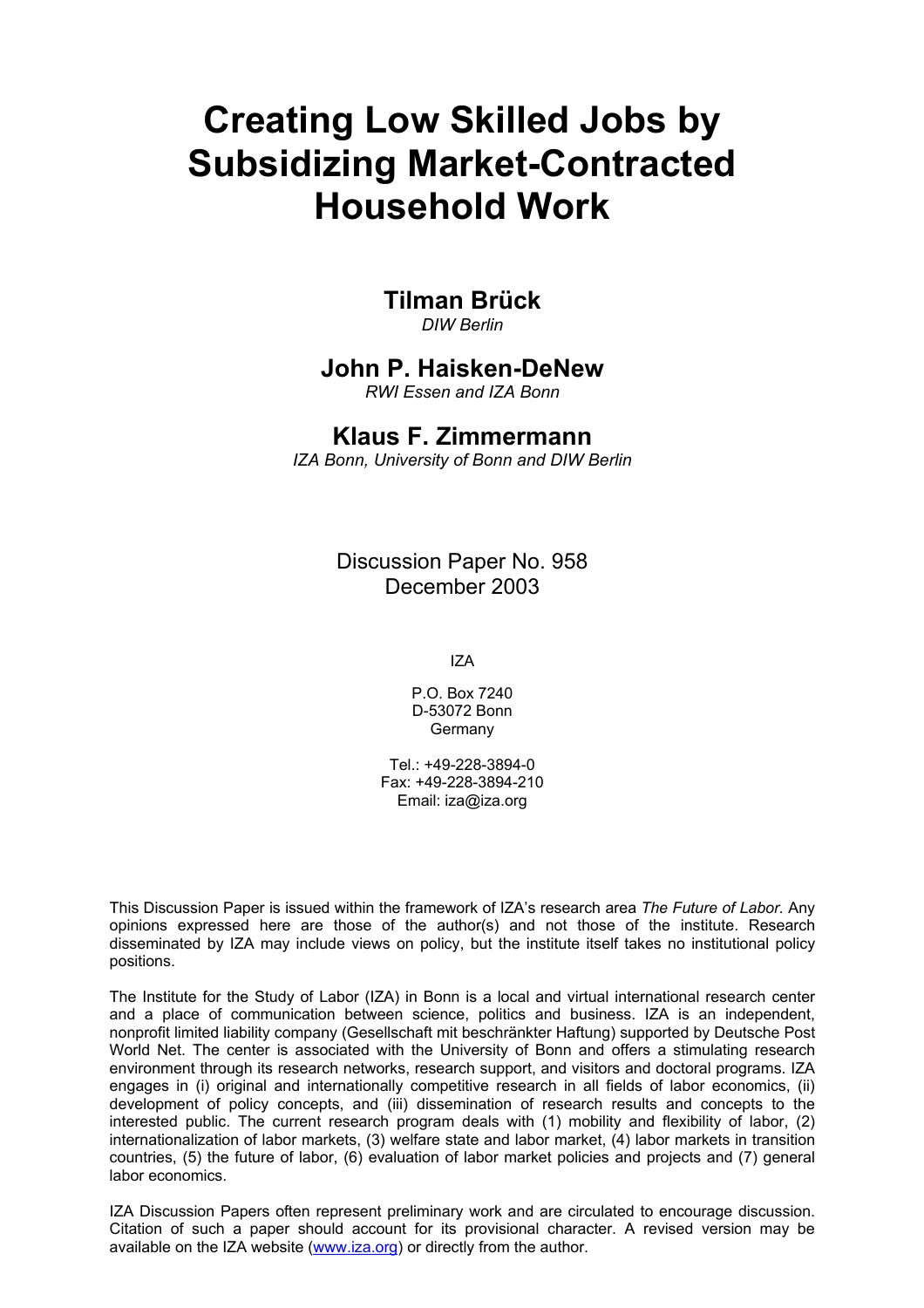IZA Discussion Paper No. 958 December 2003

## **ABSTRACT**

## **Creating Low Skilled Jobs by Subsidizing Market-Contracted Household Work**[∗](#page-2-0)

We analyze the determinants of household work contracted in the German shadow economy. The German socio-economic household panel, which enumerates casual domestic employment, is used to estimate the demand for such household work. The regressors include regional wage rates, household income and several control variables for household composition. We find that the demand for household work in the shadow economy is very income elastic. This suggests that targeted wage subsidies, linked to household work agencies, would be very effective in raising the legal demand for domestic help. A wage subsidy of 50% of wage costs could thus establish up to 500,000 new jobs for previously unemployed or non-working low skilled workers. The net fiscal costs of such a scheme are about 6.200 Euro per full-time job. In addition, society benefits from more law enforcement and from a raised female labor supply, especially by highly qualified mothers.

JEL Classification: D13, H24, J23, K42

Keywords: labor demand, wage subsidy, household services, low skilled unemployment, shadow economy, GSOEP

Corresponding author:

Klaus F. Zimmermann IZA P.O.Box 7240 53072 Bonn Germany Phone: +49 228 3894 200 Fax: +49 228 3894 210 Email: [zimmermann@iza.org](mailto:zimmermann@iza.org)

 $\overline{a}$ 

<span id="page-2-0"></span>The authors would like to thank Holger Bonin, Hilmar Schneider and Jürgen Schupp for helpful comments. The data used in this study is available upon request from the German Socio-Economic Panel at the DIW Berlin ([www.diw.de/gsoep](http://www.diw.de/gsoep)).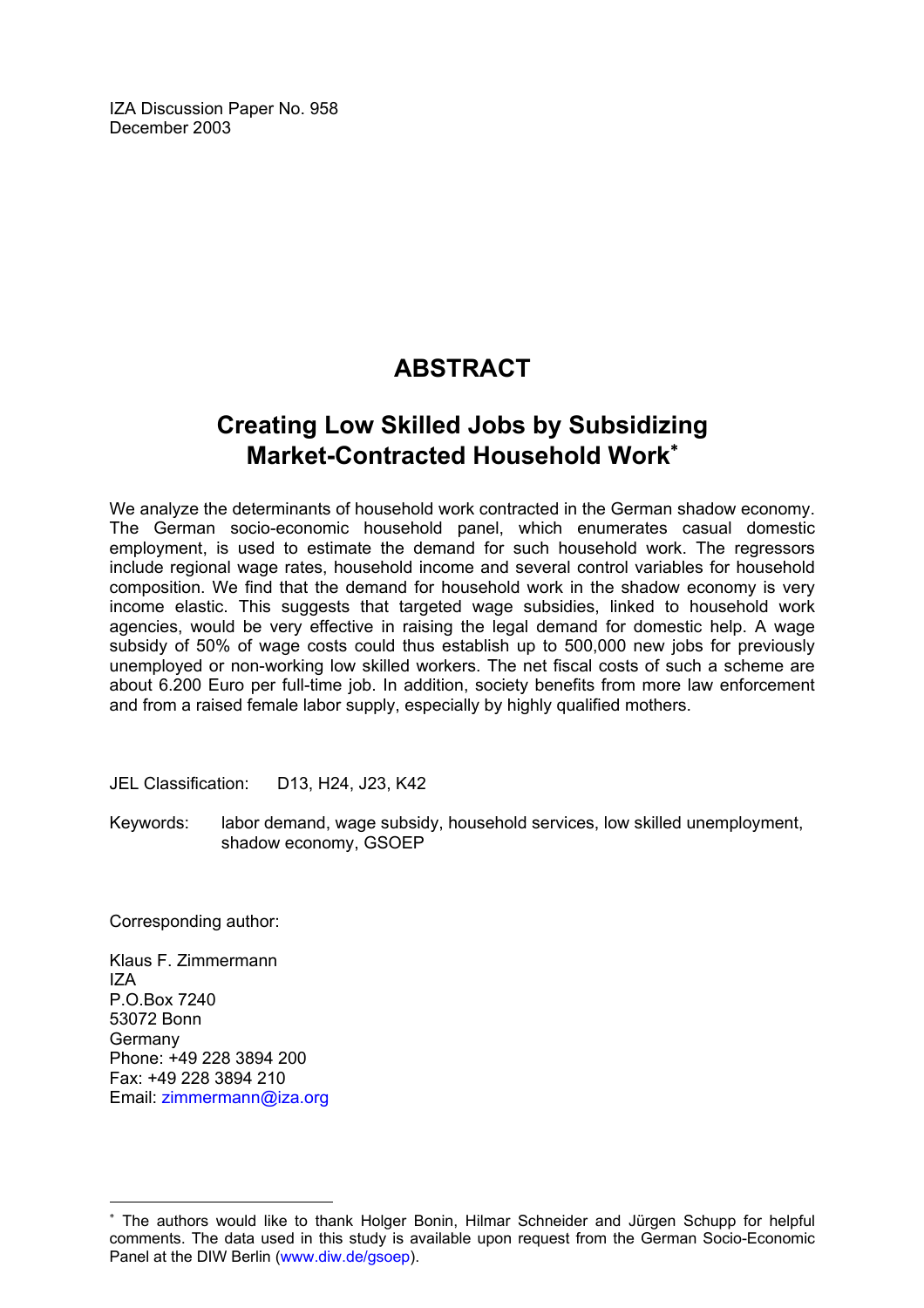An interesting characteristic of the German labor market is the co-existence of an extremely high unemployment rate for low -skilled workers and the non-participation in the labor market of well educated mothers. In fact, 23% of the low skilled were unemployed in West Germany in 1998 and 54% in East Germany (Reinberg 1999: 435). This contrasts with labor market participation rates in Germany in the year 2000 for university-trained, married women aged 18 to 65 with children aged 0 to 1 year, 0 to 4 years and 0 to 7 years of only 26.5%, 47.0% and 56.8%, respectively (GSOEP data).

There are a number of possible explanations for this paradox, among them the prohibitive non-wage labor costs for low -skilled jobs, large transaction costs in the market for domestic labor preventing market clearing, steep marginal tax rates for part-time spouses, and a poor child-care infrastructure. This article addresses the role of the first two factors by analyzing the demand for market-contracted household work (MCHW). In most instances, this labor is hired in the shadow economy, due to the high non-wage costs and to the small chance of detection of such illegal employment in private homes.

We identify the determinants of such illegal domestic employment using data from the German socio-economic household panel (GSOEP). This dataset includes a question about households hiring domestic help, skirting the issue of its legality. This data is matched with information on the regional wage rates of domestic workers. Based on a household timeallocation framework, we estimate the demand for market-contracted housework previously employed in the shadow economy. We assume that labor supply can be organized through work agencies. In a further step, we then simulate the effects of different levels of wage subsidies through the work agencies on the labor supply of low skilled workers and calculate the fiscal costs of these policies.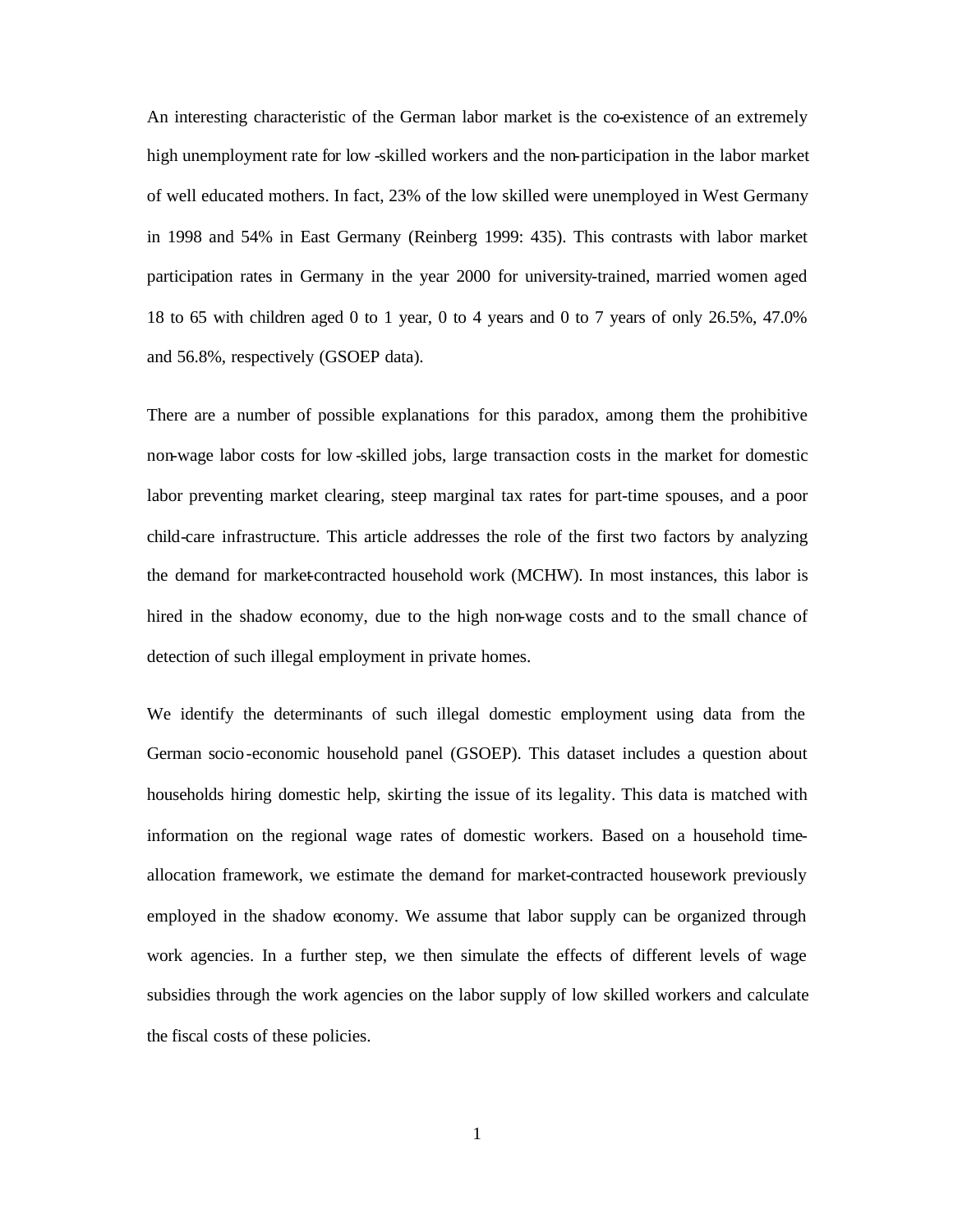While other studies have focused on estimating the size of the shadow economy or the value of the non-marketed household sector, we model the reaction of the shadow economy to a wage subsidy. In effect, we analyze the costs and benefits to legalize the shadow market for housework by introducing the service agencies.

Our paper also builds on the literature of wage subsidies for the low skilled. Given the peculiarities of the market for housework (which include a large degree of illegal work), wage subsidies in this sector can be much more effective than wage subsidies in the economy at large. The domestic work sector is hence one of the sectors most suited for implementing a labor demand subsidy for the low skilled. In view of the large rates of unemployment of the low skilled in Germany, such a subsidy may pay large social dividends. Our proposal of a wage subsidy of up to 50% of wage costs would compensate non-wage labor costs thus reducing the incentives for illegal employment and potentially inducing legal employment. The agencies help to match demand and supply and increase the reliability of the service, thus providing further incentives to legalize household help.

#### **Market-Contracted Household Work**

Household work, including market-contracted household work (MCHW), encompasses domestic activities such as cleaning, shopping and childcare, also called "z-goods" (Becker 1993). Housework is an important economic sector whose size and value is frequently underestimated due to its informal nature. Historically, housework in higher income households was partly undertaken by domestic servants. Given the legality of their employment, the number of servants could be readily counted in censuses. With technological progress, rising skills, decreasing income inequalities and changing cultural norms, employment in this part of the domestic employment sector has declined steadily over time.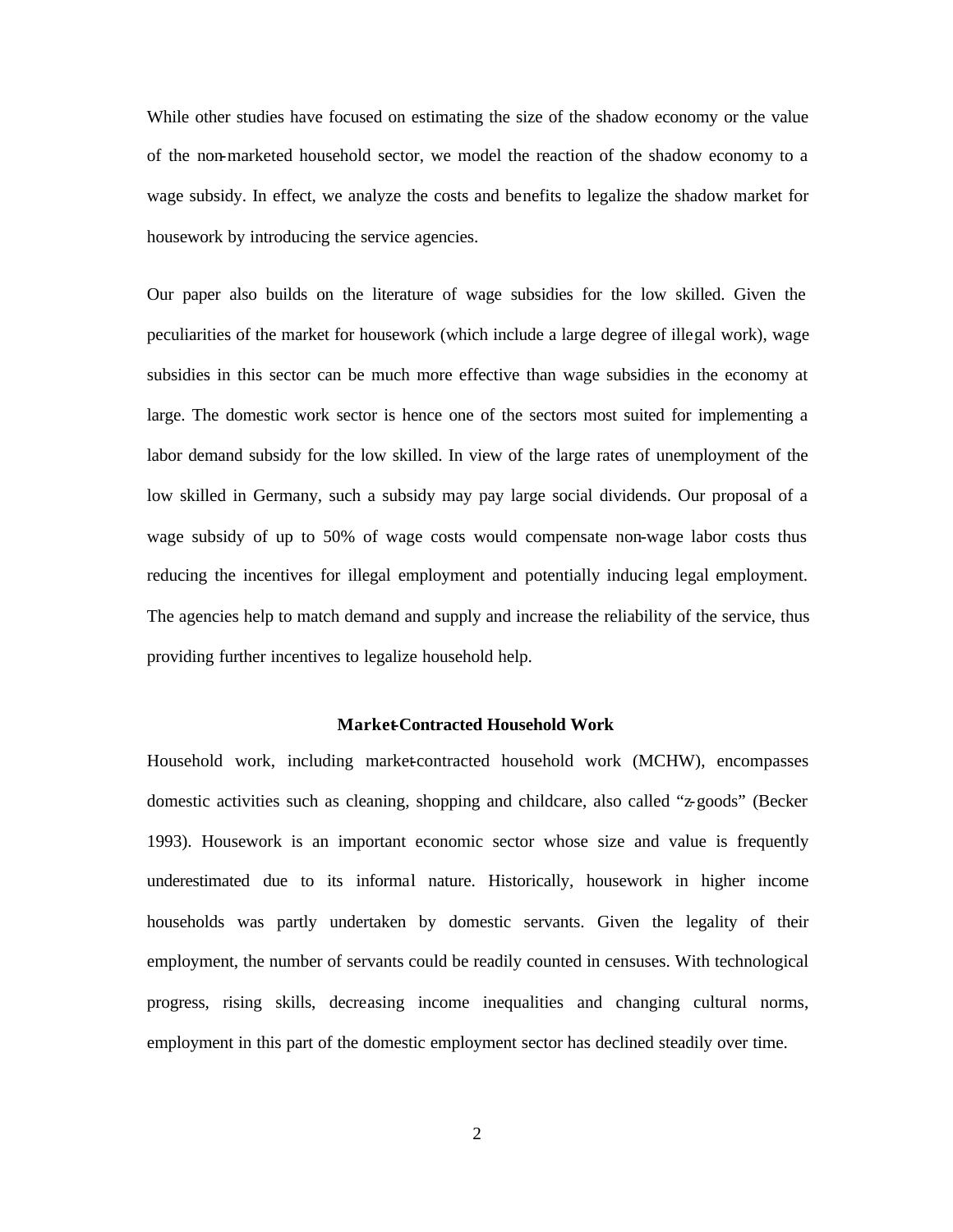For instance, the number of servants per 1,000 inhabitants dropped from 19.8 in 1900 in the Unites States and 31.2 in 1895 in Germany to 15.9 in 1940 in the US and 19.5 in 1933 in Germany (Stigler 1946: 4). From 1929 to 1976, the share of reported domestic employment in total employment in the US dropped from 6.9% to 2.2% (Wolff 1985: 316). It is unclear to what extent this drop is the result of an increasing share of household labor being employed illegally. Within households, there are strong gender differences in the distribution of household labor. Data from the United States for 1979 to 1987 shows that on average married couples with full-time jobs spend between 7 hours (husbands) and 20 hours (wives) per week doing housework (Hersch and Stratton 1994: 122).

Using data from the GSOEP, the daily market value of domestically produced housework in Germany in 1992 has been estimated as 72 DM for double income households with no children and 201 DM for a household with one working parents and at least two children (Althammer and Wenzler 1996: 411). In aggregate, estimates of the value of housework as a share of national income range from 20% to over 40% in various OECD economies for various years in the twentieth century (Thomas 1992: 24-25).

In contrast to such domestically produced housework, MCHW refers to paid services contracted by private households to substitute for z-goods. Such work is characterized by four aspects:

- There are significant fixed and transaction costs in the organization of MCHW, e.g. for replacement hires or employee holiday arrangements. The fix costs might include trust for employers and employees. The former need to open their homes for household workers while the latter often accept household work without any formal contract.
- MCHW requires only low skills and no formal qualifications.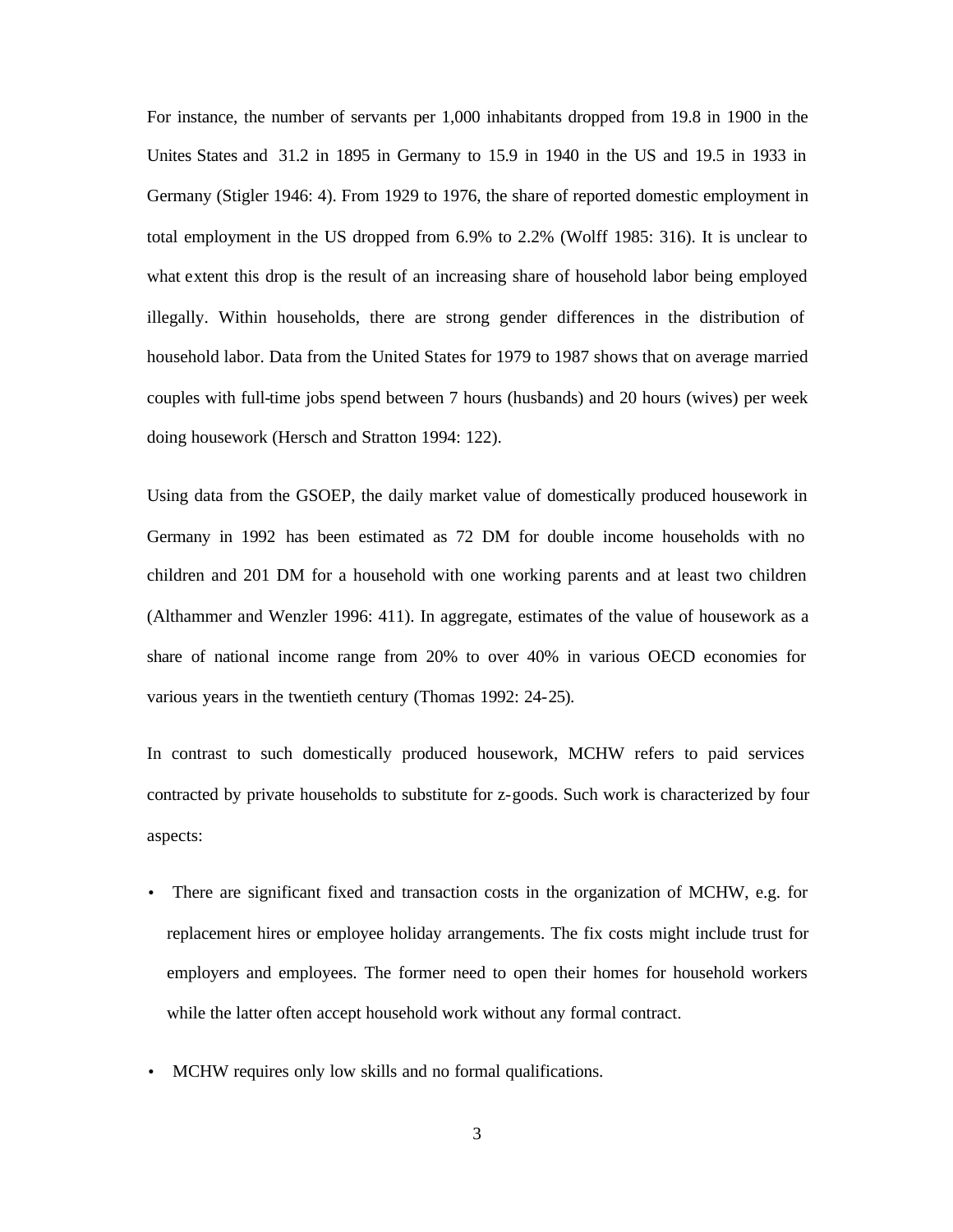- In high-wage countries such as Germany, formal MCHW jobs often imply a high tax wedge between total labor costs and the employee's disposable income (Schneider and Kempe 2002).
- MCHW jobs are frequently informal and short-term work arrangements with a low level of legal protection.

These characteristics of MCHW imply that there are strong incentives not to demand household work in the market but instead to undertake the production of the z-goods with own household labor. In West Germany, for instance, the female labor market participation rose from 50% in 1968 to only 56.9% in 1989 which induced an increase in the demand for market-contracted household services (broadly defined) of 5.5% over that period (Assenmacher and Wenke 1993: 39). This is equivalent to an increase in GDP over that period of 1.2% as a result of the substitution of non-market household work with marketcontracted household services.

In many other OECD countries, this substitution effect is much larger (Assenmacher and Wenke 1996: 166). In part, this may be explained by household preferences, by the varying availability of child-care facilities (Kreyenfeld and Hank 2000, and van Dijk and Siegers 1996) or by different institutional arrangements of the national labor markets (Hank 2001). Rigidities in the market for MCHW may thus be one of the reasons for the low labor market participation rate of German women.

Alternatively, MCHW may be procured in the shadow or informal economy, thus avoiding the tax wedge (Fortin et al. 2000). MCHW contributes a significant share of the shadow economy, which itself constitutes on average up to 17% of official gross domestic product in OECD countries (Mummert and Schneider 2001: 289).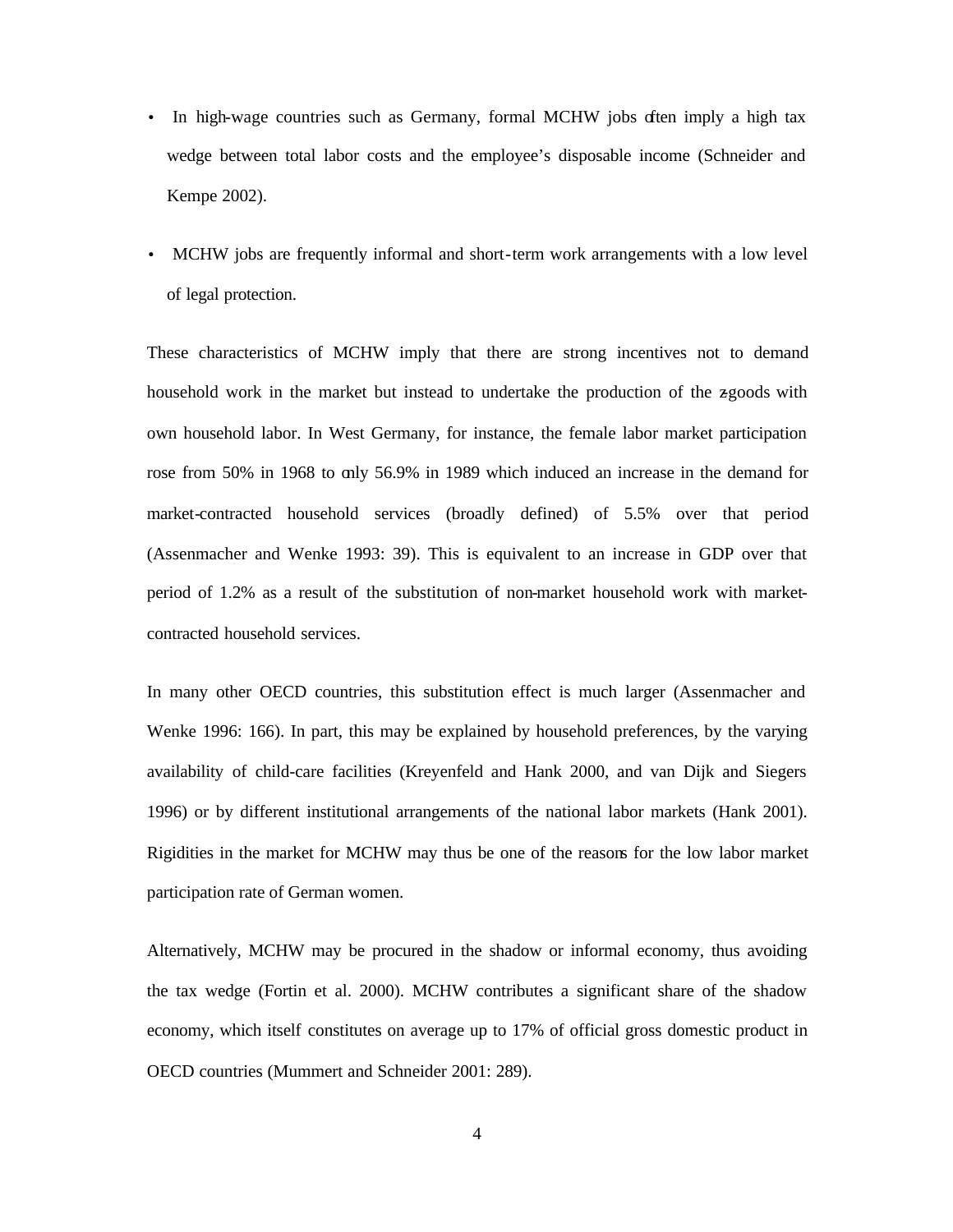A number of studies have attempted to estimate the extent of legal employment in private households in Germany. (For a survey citing the following estimates, see Schupp 2002.) Private German households hiring domestic help must register the contract with the Federal Employment Agency (Bundesanstalt für Arbeit) where it enters the employee statistics (Beschäftigtenstatistik). On that basis, there were 39,800 legal domestic workers in private households in Germany in June 2000. A further estimate is provided by the Mikrozensus (similar to the CPS from the United States Bureau of Labor Statistics), which accounts for all employment in one week (Lüttinger and Riede 1997). Based on that survey, 137,000 employees worked as their main job (full-time or part-time) in private German households in May 2000. This survey may, however, underestimate part-time work, which would significantly affect the estimate for MCHW. Another estimate derives from the German system of national accounts, which, on an annual basis and taking into account domestically employed cross-border commuters, estimates that in 2000 there were 501,000 employees working in the domestic service sector, broadly defined. This statistic is more likely to account accurately for part-time work than the Mikrozensus estimate.

However, the total employment in private households is likely to exceed these estimates significantly. Two non-governmental household surveys have addressed this issue. For 1997, a survey of social security exempted employees estimated the size of the MCHW sector at 1.1 million persons. This is equivalent to 20% of all social security exempted employees in Germany that year. Domestic work is the main job for most employees in this sector, with only 12% of all domestic workers having a primary job in a different sector.

Quite uniquely, the GSOEP asked respondents directly if they employed domestic help, deliberately skirting the issue of the legality of the employment contract and thus forming a more truthful representation of the size of the MCHW-sector in Germany. Given that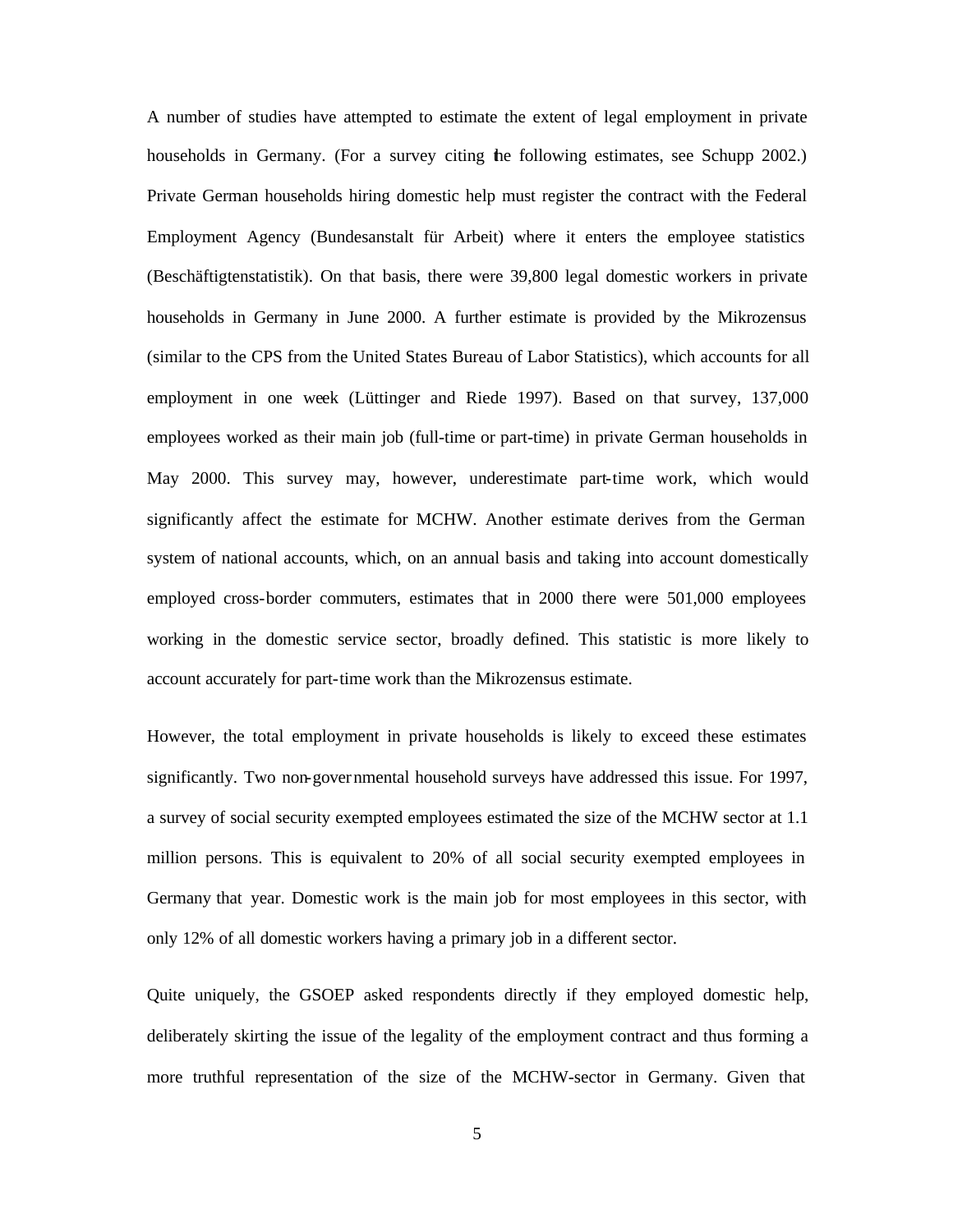participation in the GSOEP is voluntary and anonymous, the truthfulness and hence the quality of the responses is expected to be high. The GSOEP-data then suggests that 4.35 million households employed domestic workers in 2000 which represents 11.3% of all German households. This compares with 11.2% of all households hiring help in 1994 and 10.4% in 1991 (Schupp 2001: 206).

A similar but less comprehensive survey of the United States found that 17% of all householders aged 18 and above in the US at least occasionally pay someone to do housecleaning (Dortch 1996: 9). However, no reference period nor the legal status of this employment were clarified in the survey. An additional 8% of all householders stated that they paid only very rarely for some household cleaning. Therefore, up to a quarter of all adult Americans can be said to have hired help of any legal status in their home at some point in the mid-1990s.

These data demonstrate that households in Germany and the US have a high demand for household services. In the future, this is likely to rise further as disposable income increases, the share of pe nsioners in the population grows, the institutional provision of childcare facilities remains insufficient, women's qualifications rise, the female participate rate in Germany increases from its still low level, the dis-incentives for women to work in the tax, social security, healthcare and benefits systems decline and as the reservation wage of the unemployed diminishes.

On the labor supply side, GSOEP data shows that there are at least 100,000 unemployed and social security claimants with relevant training and work experience for employment in the sector for MCHW (Brück et al. 2002: 365). Depending on the method of estimation, there are another 1.9 million economically inactive and low skilled adults in Germany, mainly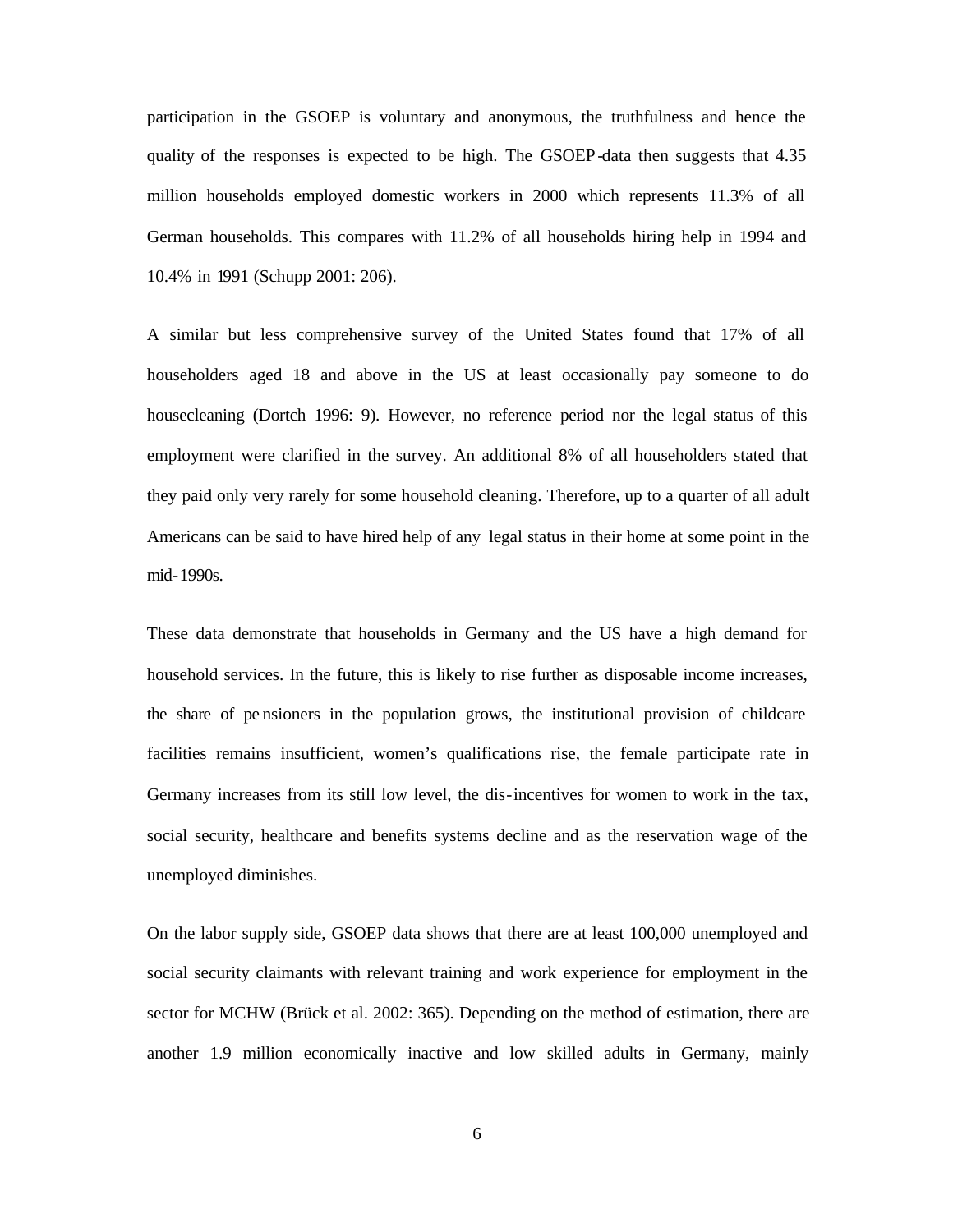housewives, which could also work in this sector. These dimensions suggest that it should be possible to satisfy additional demand for MCHW from among the unemployed or economically inactive population in Germany.

#### **Literature Review**

Hank (2001) analyzed the labor supply decisions of German woman given the presence of MCHW using a sample of GSOEP data from 1994. His sample was restricted to West German partner households where the female partner was aged 25 to 55 years resulting in a sample size of 1,386 households. The study does not account for regional price differences in the cost of MCHW but does control for the educational achievement of the employers. The paper confirms inter alia that income, the presence of children in the household and larger dwellings have positive effects on the decision to hire domestic help. However, the effects of the income variable are quite weak. At the mean, monthly net household income (excluding the woman's wage) has to rise by 26% to raise the probability of hiring domestic help by one percentage point.

A study of the demand for live -in servants and the female labor supply in Hong Kong confirms the importance of household income and the presence of young children for the demand for MCHW (Suen 1994). However, the demand for live-in servants does not appear to be dependent on life -cycle effects. This may be the result of the consideration for casual and possibly illegal MCHW, which is more likely to be demanded at different intensities throughout the life cycle.

Early work on household expenditure for domestic servants confirms the importance of household income and servants' wages for the demand of domestic labor (Stigler, 1946: 32). The income elasticity of demand for servants by American families in 1935-36 varies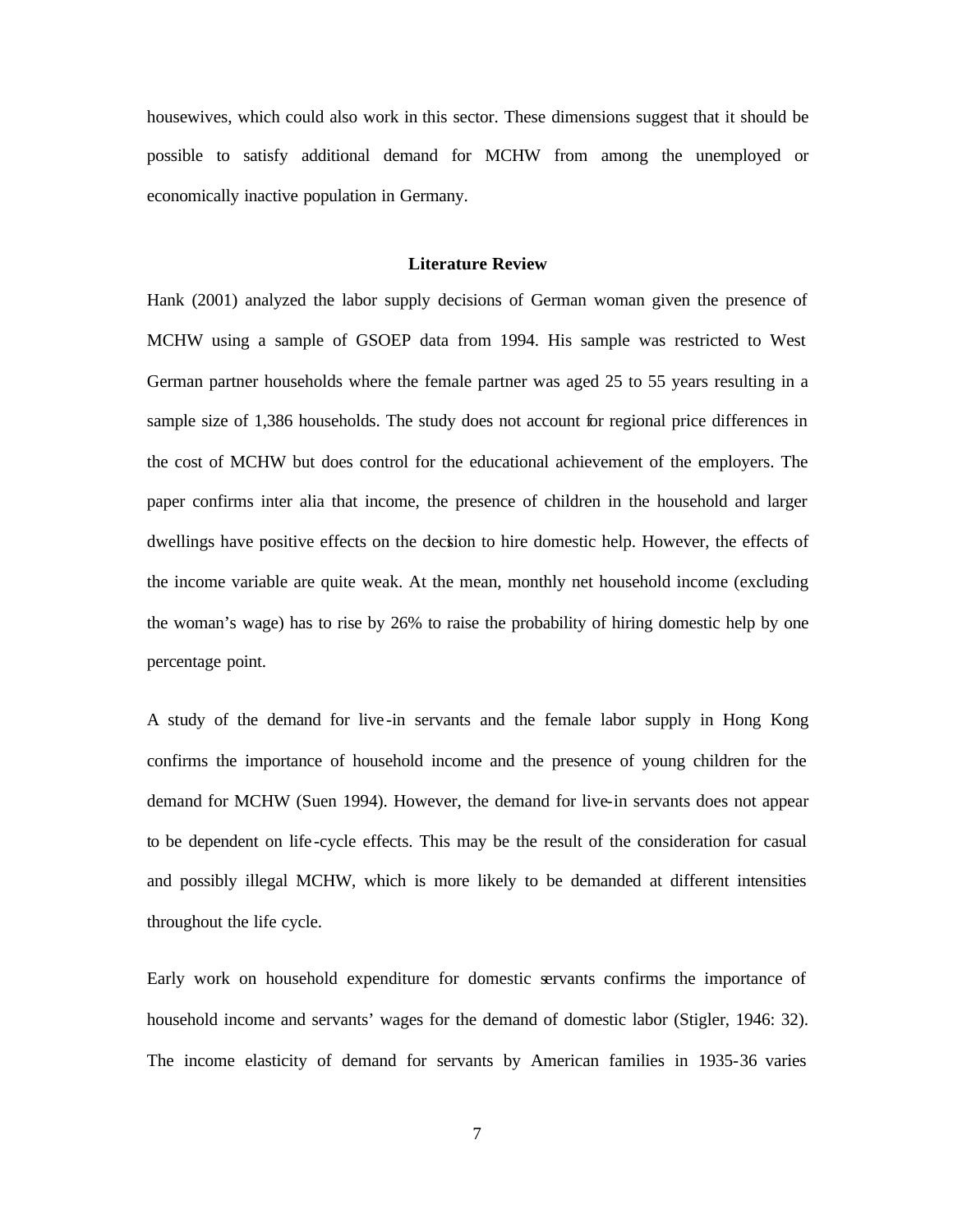between 2.13 for households earning 2,500 to 5,000 US Dollar a year and 1.36 for households earning 4,000 to 10,000 US Dollar a year. These rates are among the highest estimated for that period and are roughly twice as large as the income elasticities of demand for clothing or transportation. The pric e elasticity of the demand for servants, which was estimated at -2.3, further confirms that MCHW in the 1930s in the US was extremely responsive to household income.

On the other hand, a time-series estimate of the demand for domestic servants in the United States from 1947 to 1976 suggests that mean household income has no significant effect on the demand for servants (Wolff 1985: 325). The author hypothesizes that domestic servants are a luxury good and that hence the income distribution, not the mean household income, should determine demand. While this hypothesis remains untested, the empirical finding from that paper is consistent with our results as we address more casual and informal forms of MCHW.

#### **Household Work Agencies and Wage Subsidies**

The high fix and transaction costs of employing domestic workers can be reduced in principle by household work agencies. Such agencies can facilitate market clearing by bundling the labor demand of many households each interested in hiring a few hours of labor each week. Such bundling also reduces the hiring costs per household. In addition, such agencies can arrange substitute workers during holiday or sick leave and carry out background checks on workers to reduce the risks associated with opening the private home to workers.

Workers can benefit from being employed by such agencies as they would work in legally recognized jobs with social security and pension rights. This is particularly attractive for low skilled workers with few alternative employment opportunitie s in Germany. At the same time,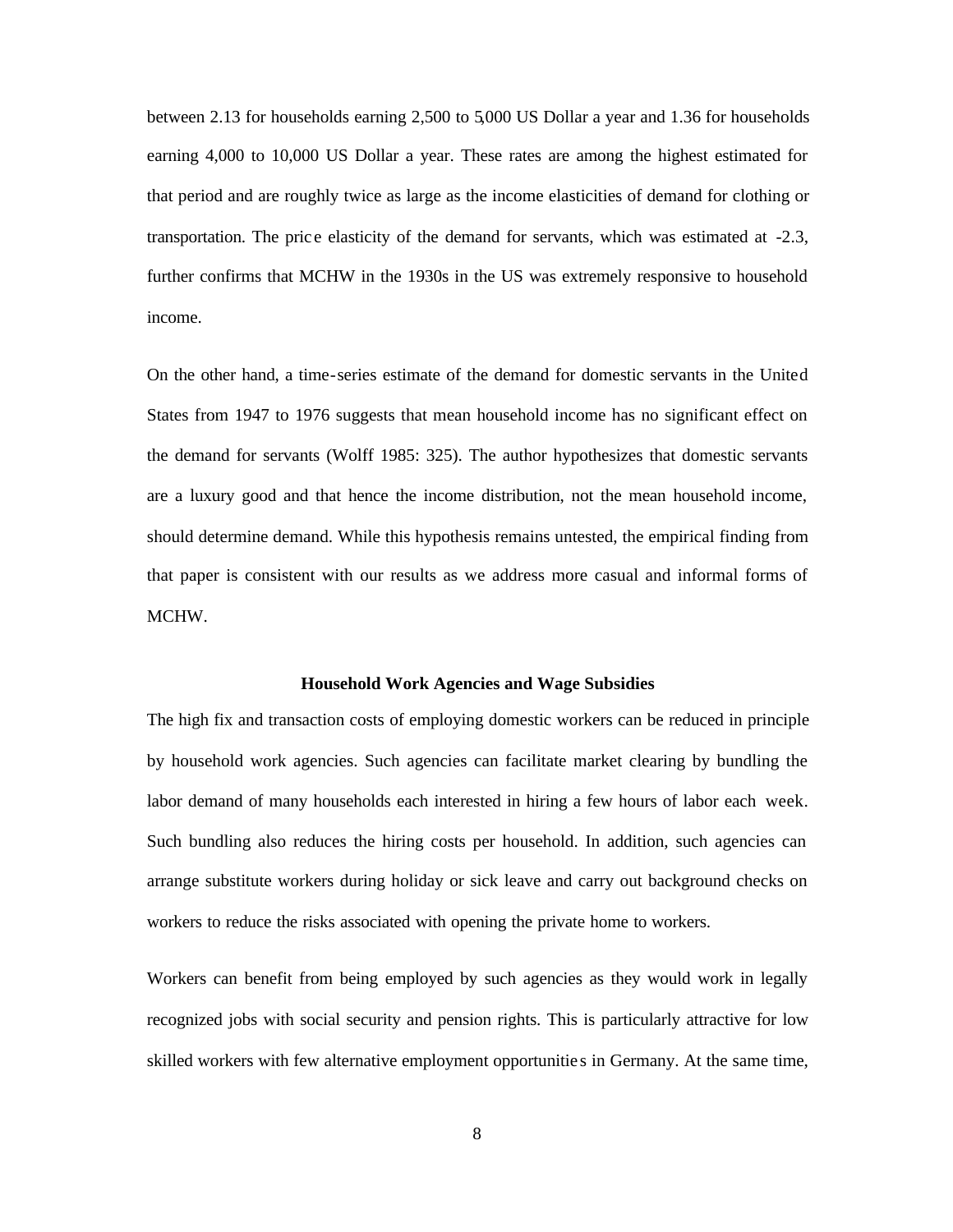agencies could help improve the productivity and the long-term employability of their employees by offering training opportunities, for example in coordination with local employment centers.

An example of similar agencies are the home -care agencies established in the mid-1990s by the last administration of chancellor Kohl, when an obligatory care insurance was introduced in Germany which provides for mobile home care or residential care for the aged and disabled. These agencies might expand their scope by also offering subsided MCHW in the future.

In practice, MCHW agencies exist in Germany as part of subsidized trials to support the development of this business sector. A survey of various household work agencies conducted in October 1998 identified a total of 84 agencies, most of these in West Germany (Bittner and Weinkopf 2000, and Weinkopf 2002). On average, each of the agencies employed 14 domestic workers and 2 employees in management roles. Each employee worked on average for 4.6 customers.

Households paid an average wage of 23.26 DM/hour. Employees earned an average pre-tax wage of 15.29 DM/hour including periods of holiday and illness, which equals a post-tax income of 10.42 DM/hour for a single earner. This compares with a minimum wage of 10.74 DM/hour for a domestic household help in West Germany in 2002, which in turn equals a post-tax income of 8.41 DM/hour for a single earner (where 1 Euro equals 1.95633 DM, Federal Ministry of Finance 2003, and WSI Tarifarchiv 2002). The tax wedge in Germany for single low income earners in this period thus ranges from 22% to 32%.

Three quarters of these agencies received general government subsidies, lasting on average over two years, while almost all agencies received wage subsidies for some employees. Given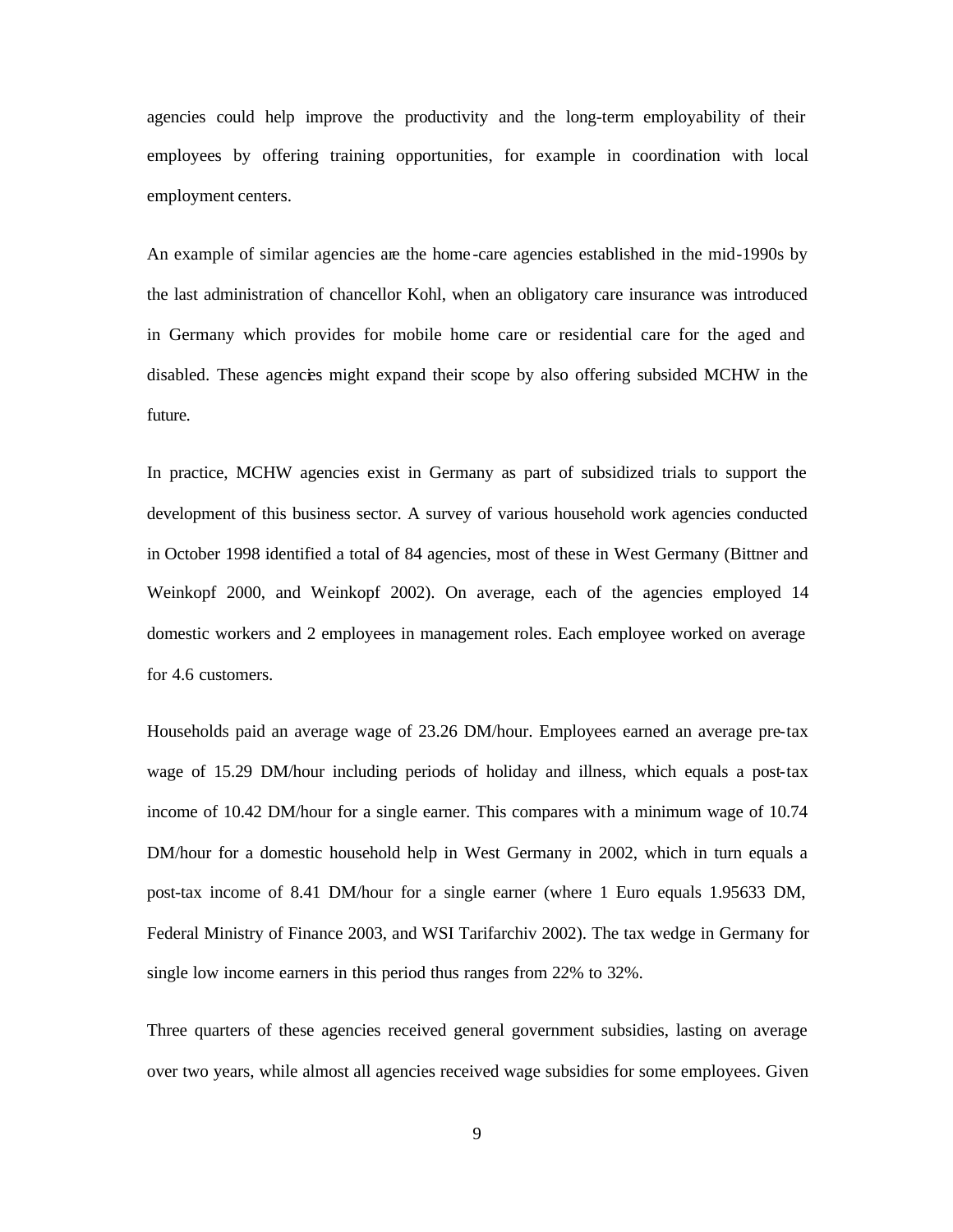the high non-wage labor costs, the additional costs of managing the agencies and the low risk and costs of detection of illegal MCHW, no legal and unsubsidized market for MCHW provided through household work agencies appears feasible in Germany.

In the United States, professional home cleaning companies exist but their market share, relative to all cleaning being undertaken in the US, is quite small. Based on household survey results, about 8% of all US households hired a maid or a housekeeper in 1996, up from 6% in 1986, while only 2% demanded a professional household work agency in both 1986 and 1996 (Dortch 1996: 4, 7).

The survey results from the US and Germany that many more people hire a household help directly than to purchase household services through an agency suggest that the benefits of the household work agencies do not outweigh the costs of legalizing and bundling MCHW. Some explanations for this observation might be the high marginal tax rates and marginal health care costs for married women resuming work, the high total labor costs incurred by the agencies when legalizing MCHW, and the low risks of detection associated with illegal MCHW for employees and employers.

In view of these obstacles to legal MCHW, policy initiatives in Germany aim to establish MCHW agencies and to subsidize MCHW to overcome market coordination problems and the tax wedge. For instance, the German state of Rhineland-Palatia started a parliamentary initiative in the upper chamber of the federal parliament in 2001 suggesting such a package of measures (Brück et al., 2002, and Bundesrat 2001). The bill would enable agencies or private households to hire domestic workers and to receive wage subsidies of up to 50% of the wage costs. Such subsidy has the advantage of benefiting also non-wage earning households such as pensioners, who demand a large share of MCHW in Germany. The parliamentary initiative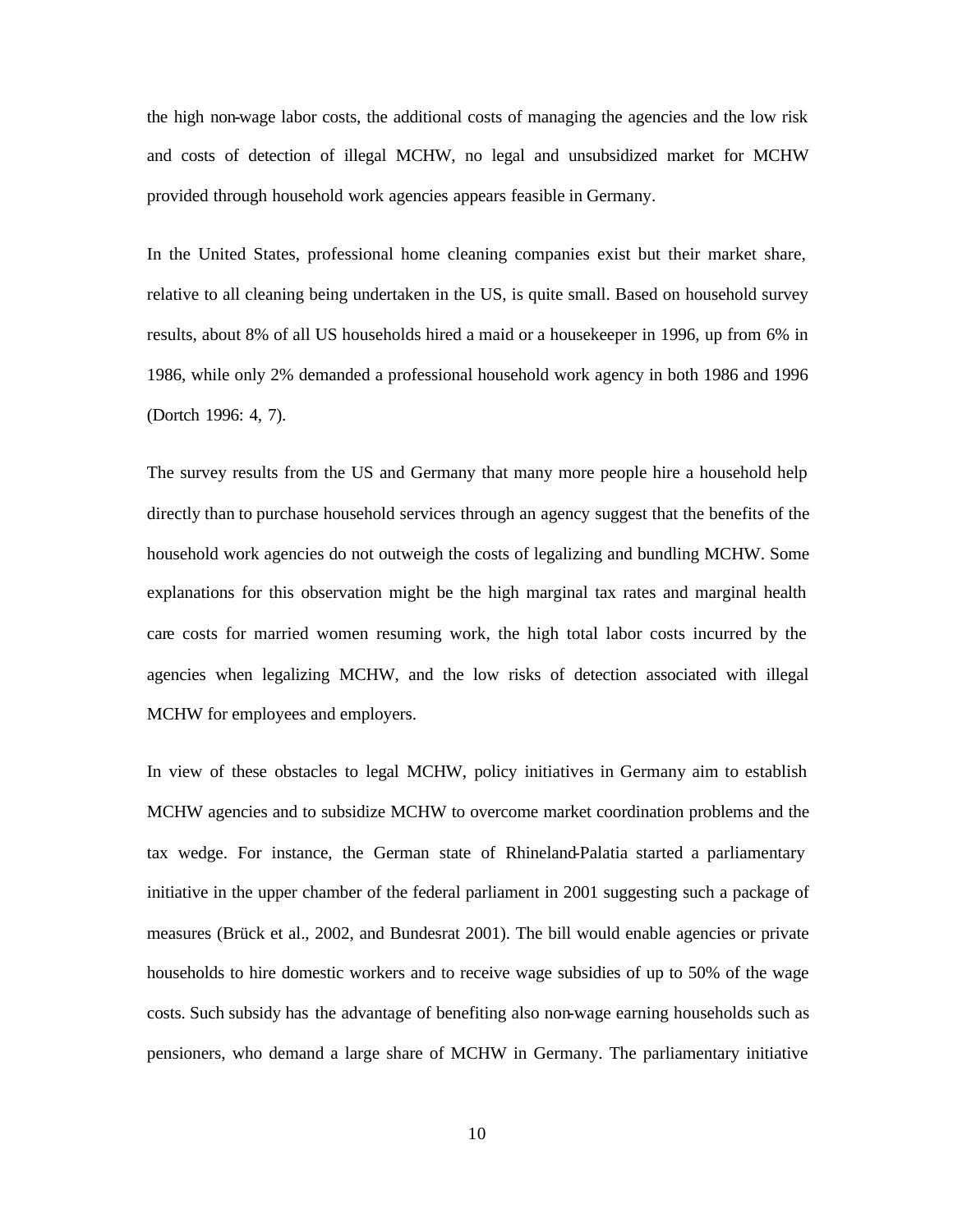ultimately failed but the likely consequences of such a proposal are assessed below in more detail.

#### **The Model**

We model the demand for MCHW as a function of household income, the relative price of market-contracted domestic labor, household composition, dwelling size and the need for domestic care. These are also standard determinants of labor demand in other sectors (Hamermesh 1993), of the female labor supply (Killingsworth 1986), of intra-household time allocation decisions (Gronau 1986) and of household life-cycle decisions (Rosenzweig and Wolpin 1980). Other studies of the demand for MCHW have estimated similar models (Hank 2001, and Suen 1994). A descriptive analysis of the demand for formal MCHW in the United States found similar variables to be important (Dortch 1996).

Of these variables, the ratio of monthly household net income to the hourly wage rate (price) of MCHW, or hereafter "relative income", is our key explanatory variable for the demand for household services. By increasing this measure by, say, x% in our demand equation, we can simulate a policy-driven subsidy of household services of x% magnitude.

Note that we do not consider the intra-household allocation of income or time. While such an approach would be constructive for the analysis of the total demand for household work or the division of household work between home- and market-production, we are only concerned with the responsiveness of a household's demand for one type of market-contracted service. It is hence the household's total income (or its aggregate or average comparative advantage) plus some measures for household composition that determine its demand for MCHW.

We use three specifications, whereby the demand for MCHW is a function of: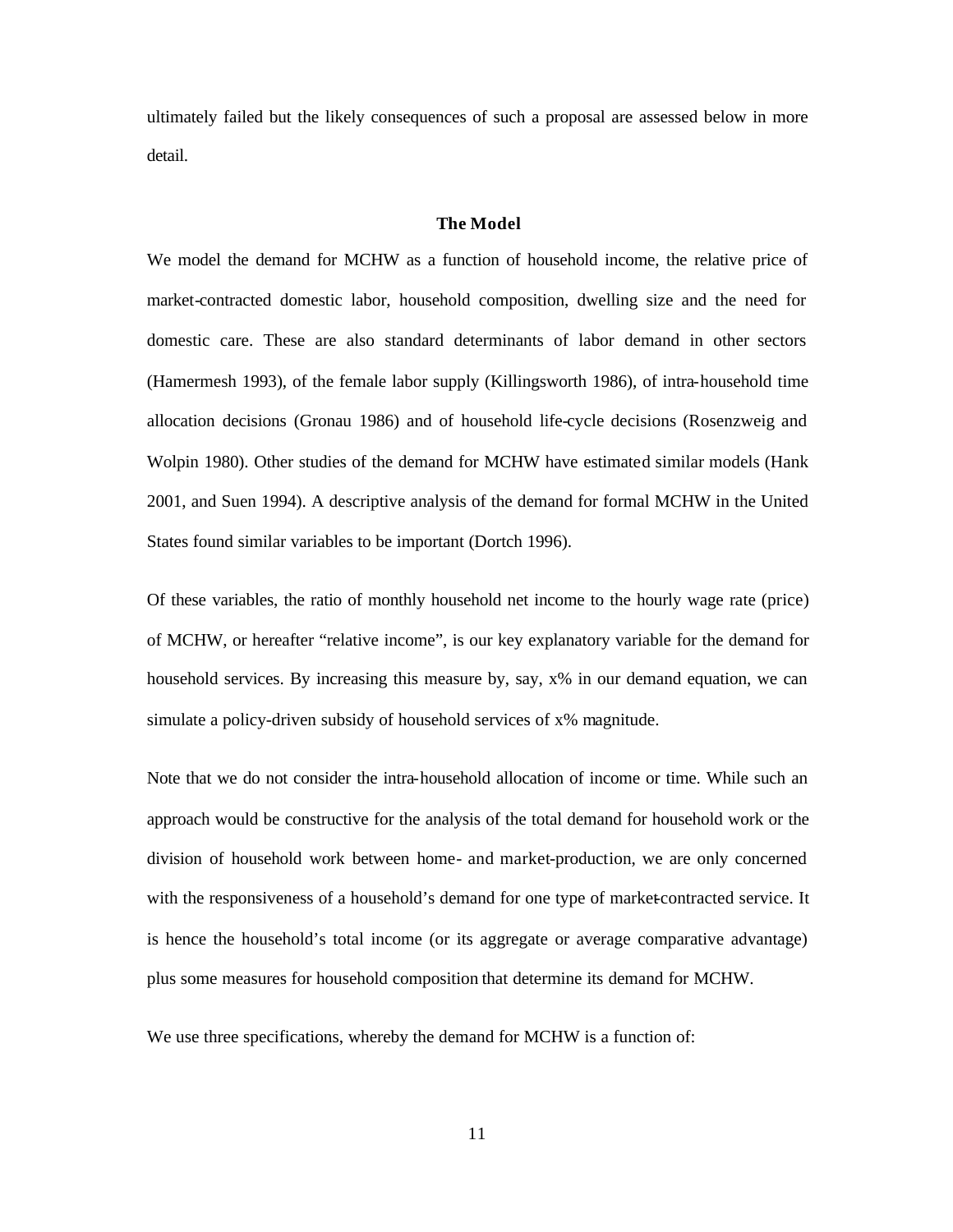- the relative income, the household composition, the number of rooms, and the presence of an invalid in the household;
- the above variables plus a quadratic in the relative income to price;
- the above variables plus the age of the household head as a quadratic.

Further, for policy purposes, we simulate various levels of the relative income between 10% and 50% above the estimated mean, where these changes are equivalent to income subsidies for the employers (householders) with values between 10% and 50% of total MCHW labor costs. We posit that as the relative income increases, one should observe additional demand. We further assume that employers are exempt from value -added taxes and from employers' social security contributions.

#### **Data and Methods**

The GSOEP is an ongoing representative household panel data set from 1984 to the present, consisting of some 24,000 individuals and roughly 12,000 households living in West and East Germany (Wagner et al., 1993). In this paper, we focus on the question in the 2000 household questionnaire: "Do you employ a cleaning or household help in your household occasionally or regularly?", allowing the three possible responses: "no", "yes, occasionally" and "yes, regularly" (Table 1). The sample size, with 8,738 households from all states within Germany, is nationally representative.

We rely on external information to derive the average hourly wage rate of MCHW per region, as the GSOEP does not have adequately large sample sizes to account for local job markets. This information is derived from the most recent publicly available Mikrozensus data set (Lüttinger and Riede 1997). Based on those individuals in 1997 who stated they worked in the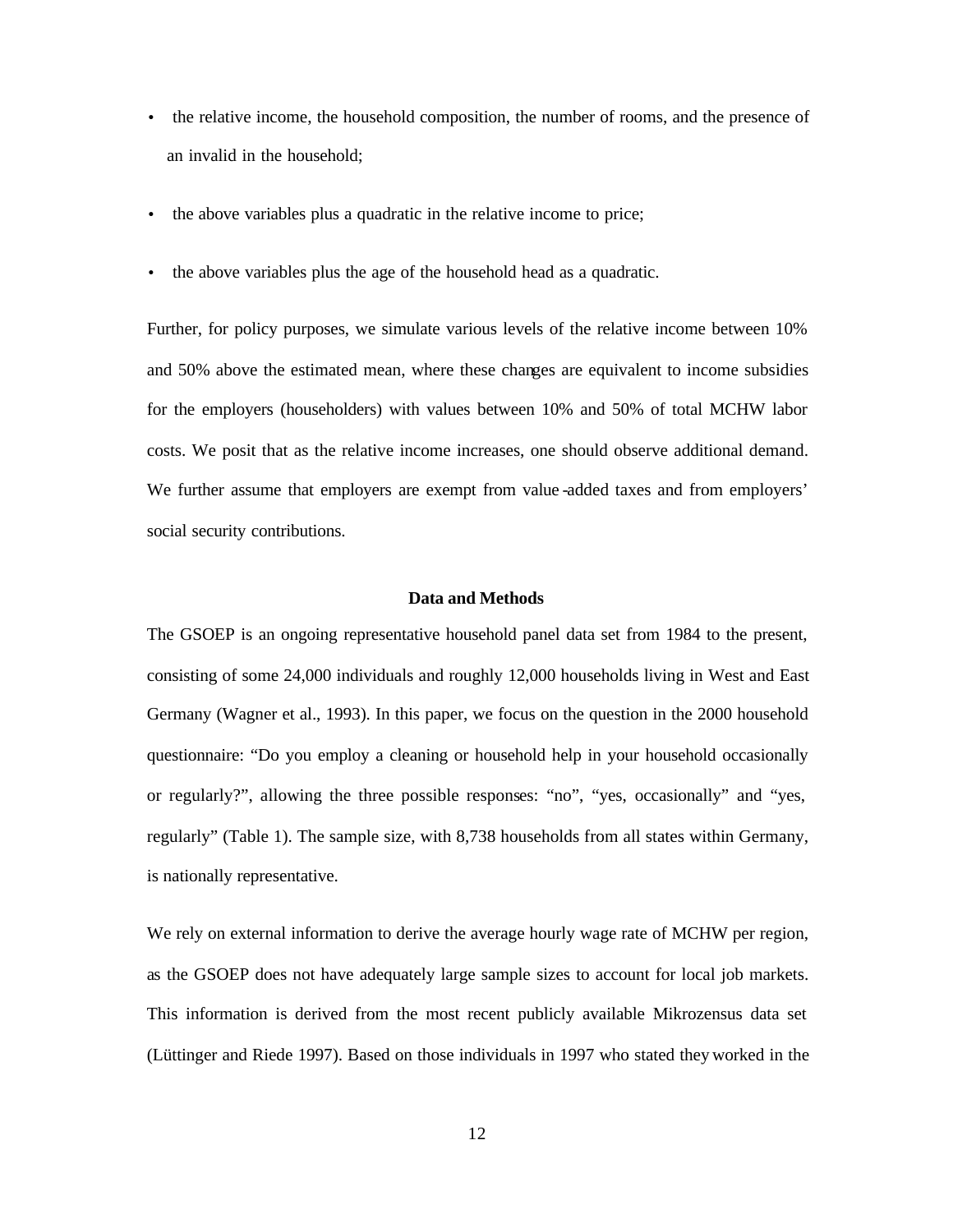"household services" sector, an hourly wage for each of the 16 states was calculated, serving a indicator for the local price of MCHW. We then calculate net household income relative to the price of household services, the regressor "relative income".

We include extensive control variables for the composition of the household from the household roster, namely single-person households, couples, single parents, couples with young children, couples with older children, couples with young and old children, multigenerational households, and other households. The variables used in the regression analysis are defined and summarized in Table 2.

The presence of young children and older persons in multi-generational households are expected to raise the demand for household services. In the GSOEP the number of rooms in the dwelling and whether there are persons in the household requiring long-term care ("invalids" to any degree) are directly asked. Both aspects are expected to increase demand for MCHW. The age of the household head is expected to be positively correlated with household services demand and is also included as a control variable.

To analyze the demand for MCHW, we estimate an ordered probit specification (Greene 2003) with the three above mentioned possible outcomes using Stata. We also calculate the marginal effects for all possible dependent variable outcomes, based on changes of the explanatory variables.

#### **Results**

We first estimate the linear specification and find that the household struc ture clearly plays an important role in the demand for household services, with all coefficients on household composition being significant (Table 3), with a McKelvey-Zavoina (MZ) pseudo- $R^2$  of 0.2532 (Veall and Zimmermann 1992). Single person households have significantly higher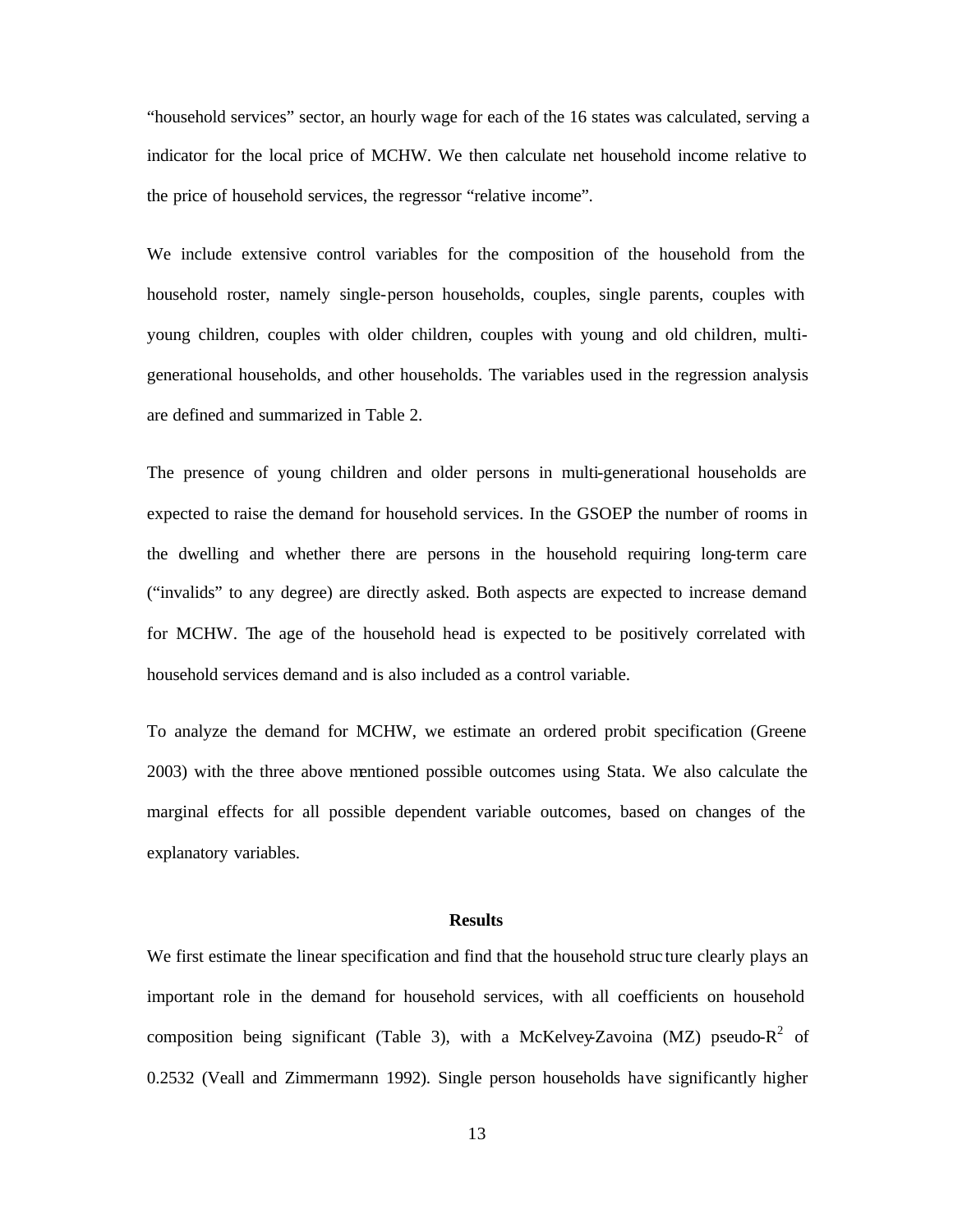demand for cleaning services compared to all other household types (15%-20% more likely), perhaps reflecting time constraints and preferences for leisure time. Having a household member requiring permanent care such as an older or handicapped person (so-called "invalids") dramatically increases the demand for MCHW (38% more likely). Additional number of rooms in a household (and therefore surface area to clean) has a marginal effect of 2% per room.

The key variable, relative income, is highly significant and has a positive coefficient. For a one percent increase in relative income, the demand for "occasional" MCHW rises by 0.03 percentage points while the demand for "regular" MCHW rises by 0.05 percentage points. Correspondingly, the demand for "no" MCHW drops by 0.08 percentage points. This represents a strong response of households to changes in the wage of domestic workers and of the household's own income.

To allow for non-linearities in relative income, we estimate the extended model and report the results in Table 4. The coefficients and the significance of the control variables do not change much while the relative income variables are now individually and jointly significant. The MZ pseudo- $R^2$  is 0.2677. The quadratic specification indicates that a higher relative income increases the demand for MCHW but that effect diminishes with rising income.

This confirms the casual inspection of the data, which indicates that all income deciles have a significant demand for MCHW but that this demand rises at an increasing rate for higher income deciles. In fact, in the first seven deciles 6.6% of all households demand some MCHW, in the eight and ninth deciles 9.5% of all households demand some MCHW and in the highest income decile 25 % of all households demand some MCHW (Table 1).

We augment this specification in the full model with the age of the household head as a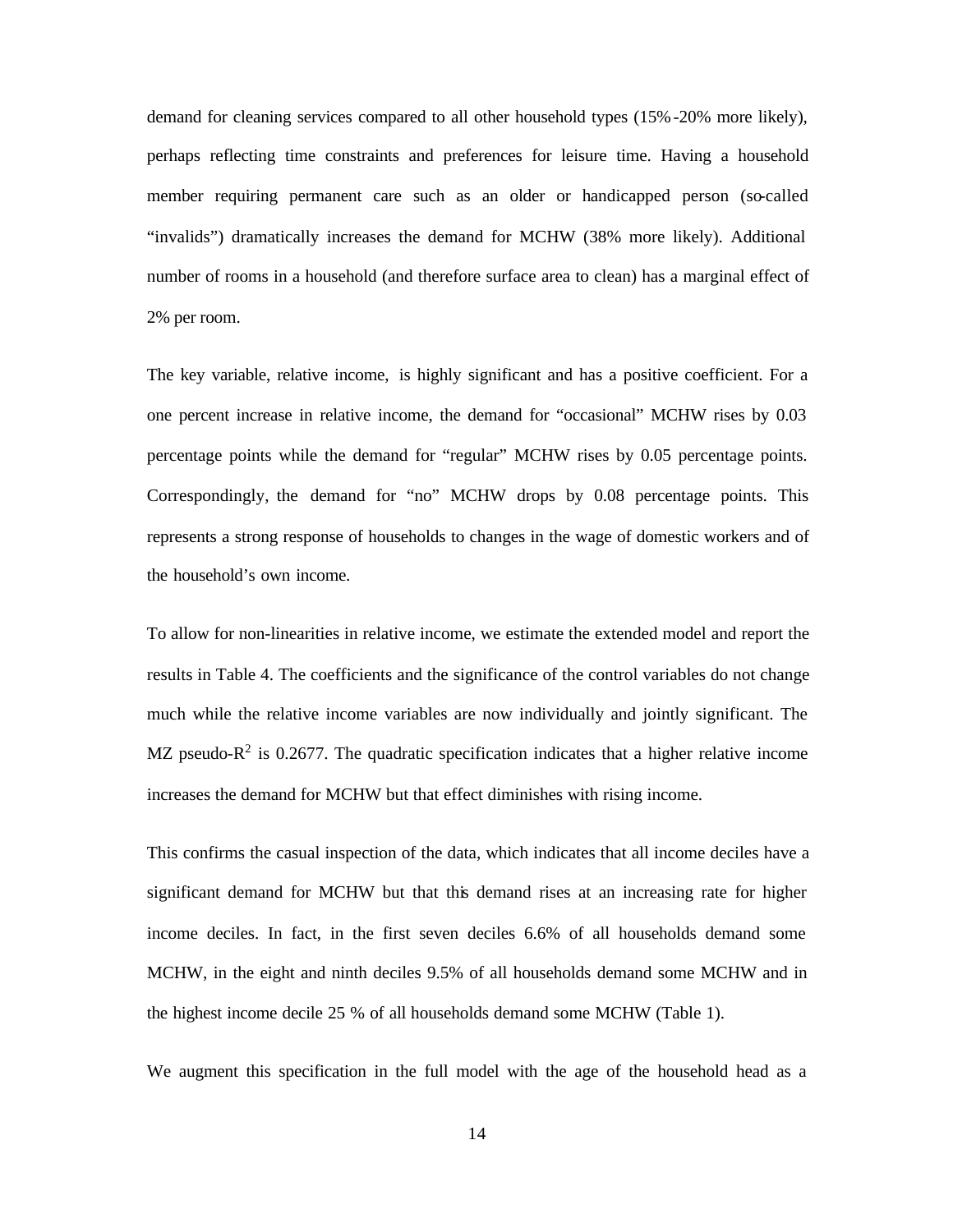quadratic expression, and find that these terms are jointly significant (Table 5), with an MZ pseudo- $R<sup>2</sup>$  of 0.3459. In fact, households with older heads have less demand for MCHW but this effect diminishes for households with very old heads. In regard to the base model, the coefficients of the control variables indicating the presence of younger children stay significant but are less negative. This indicates that having children and having a younger head of household are correlated, as would be expected. Likewise, in the full model the coefficient of the invalid variable drops as the presence of an invalid also becomes more probable with an older household head. The relative income variables are again significant and suggest diminishing effects of relative income on demand at high relative incomes.

These results correspond to the Hank (2001) study of the demand for MCHW using a sample of GSOEP data from 1994. In contrast to our results, the age variable and its square are individually insignificant in that analysis as are the variable indicating the presence of a person needing care. These results may derive from the narrow definition of the sample, excluding many households of retired couples or individuals. The significance and positive coefficient of the categorical variable "university degree" in Hank's regression may simply represent the income effect also captured by the income variable, as better educated persons do not necessarily have a higher preference for domestic household services per se.

By explicitly considering casual and informal forms of household labor, we demonstrate that changing relative income has strong effects on the demand for MCHW. We believe this is the first empirical estimate indicating that domestic employment in the shadow economy is a normal good with a high price elasticity of demand.

Relative income is increased in the policy simulations through subsidies ranging from 10% to 50%. The magnitude of the marginal effects is non-linear as reported in Table 3. For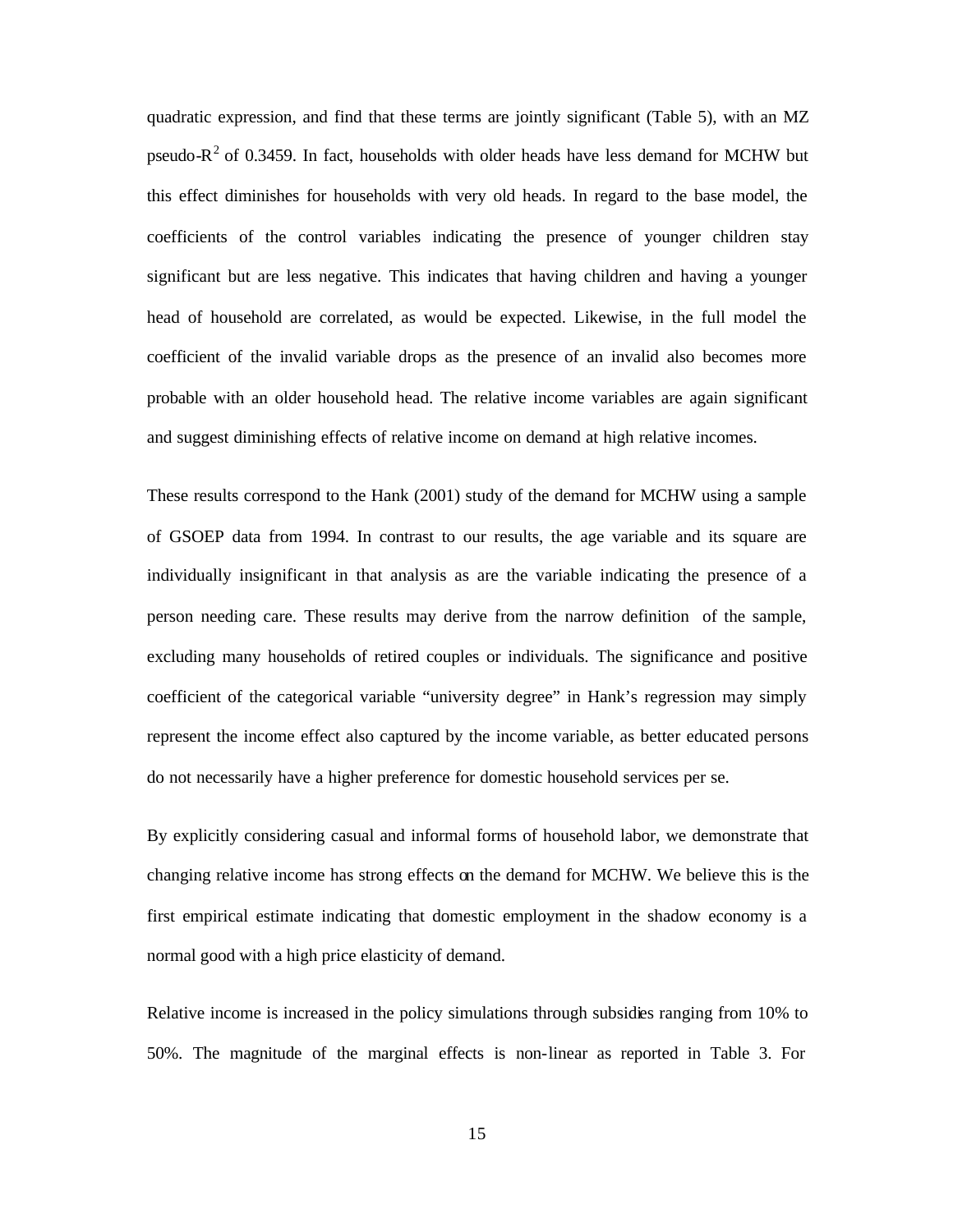simulation purposes, the number of total households in Germany is then multiplied by the three marginal effects "no", "yes, occasionally" and "yes, regularly", providing absolute numbers of household additionally demanding MCHW. For example, the model suggests that a 10% subsidy induces 281,683 more households to demand MCHW to some degree ("occasionally" and "regularly" combined), whereas a 20% subsidy results in 594,083 more households demanding MCHW. The 50% subsidy would induce additional demand for MCHW in 1,728,874 households.

In the extended model, the quadratic term for relative income is significant, so the entire quadratic expression is used to calculate the marginal effect of relative income on household cleaning demand. Here we obtain only 206,349 more households for a 10% subsidy but 597,160 more households for a 20% subsidy, back up to the level of the basic model, and 1,982,136 more households for a 50% subsidy (Table 4).

In the full model, the impact of the 10% subsidy is lowered to 177,771 households but the impact of the 20% subsidy rises to 615,058 households (Table 5). With a 50% subsidy, the full model predicts demand for MCHW rising by 2,231,619 households. Figure 1 illustrates the effects of subsidizing the demand for household services, combining all model specifications. The models, therefore, do not differ substantially in their policy effects but the quadratic specifications generally predict a larger demand effect at higher subsidy levels than the basic, linear model.

#### **Policy Implications**

The political motivation for subsidizing low skilled but market-contracted jobs in private households is twofold. First, it is seen as a chance to reduce the dramatic unemployment of the low skilled in Germany. Second, it could contribute to the reduction of black market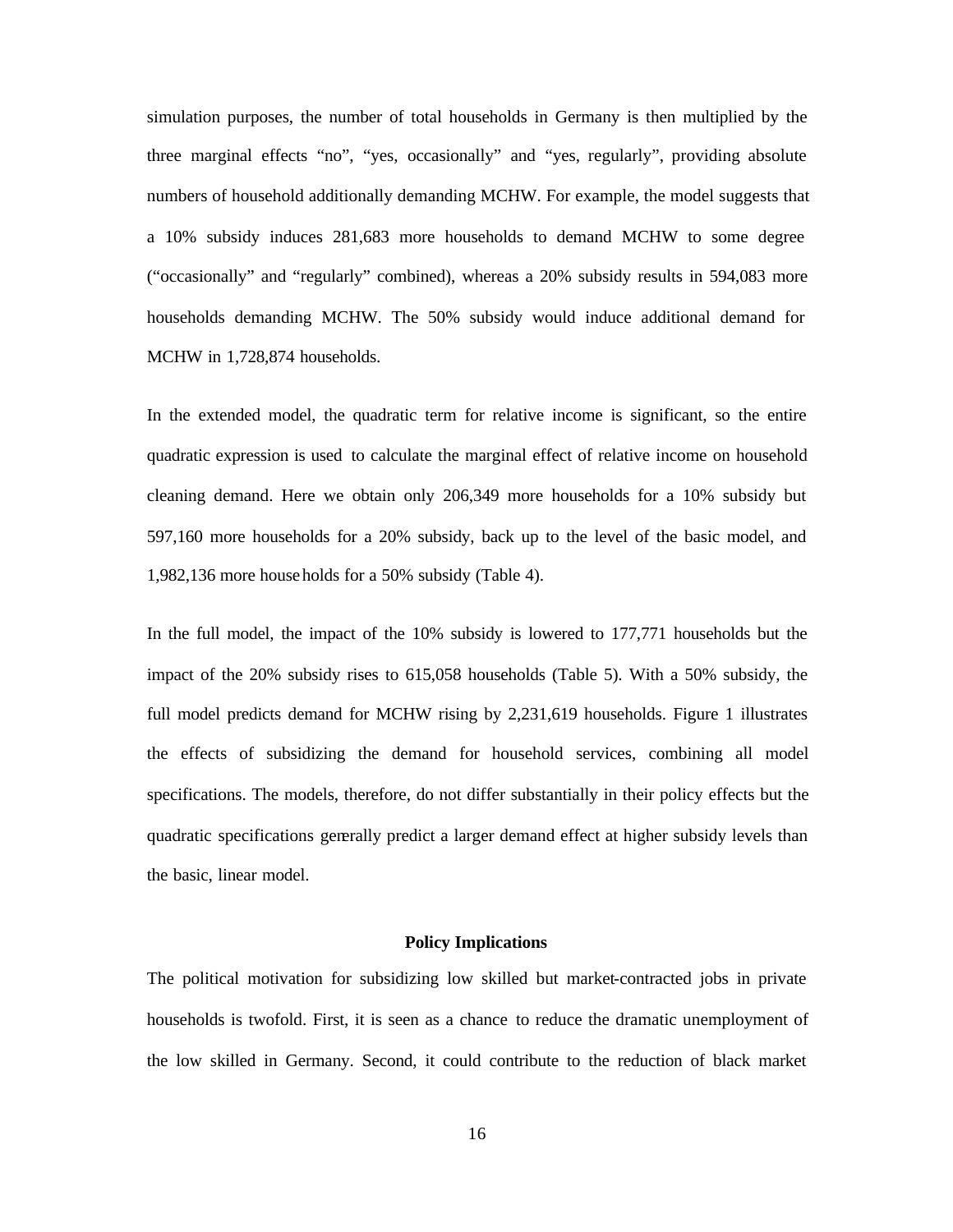activity, which has strong fiscal implications as income earned in the shadow economy is often also spend in the shadow economy (Fortin et al. 2000).

Our findings show that subsiding the demand for low-skilled jobs can have significant quantitative effects. A small subsidy of 10% of wage costs can create more than 175,000 work places. Assuming that work agencies can bundle four households into one full-time job, this represents over 44,000 new and legal full-time jobs. For the highest-simulated age subsidy, over 550,000 new jobs may be created. These figures demonstrate that households react strongly to price incentives. Furthermore, the responsiveness increases with the level of the subsidy. This results from the fact that at higher subsidy levels, the demand for MCHW is increasingly attractive for families with many children or households with pensioners, which have relatively low per capita incomes but a high demand for domestic help.

The estimated costs of the wage subsidies are quite low if the subsides jobs are filled with previously unemployed persons. Assuming that only full-time jobs are offered by the agencies, we calculate that a 10% subsidy costs 1.7 billion euro and a 50% subsidy 12.2 billion euro per annum. However, the value of the reductions in social security payments and in new income tax and social security revenue is 1.4 billion euro and 8.8 billion euro per annum leaving net costs to the government of between 0.3 billion euro and 3.4 billion euro per annum, respectively. This is equivalent to net fiscal costs of 3,412 euro per full-time job per annum for the 10% subsidy and 6,177 euro per full-time job per annum for the 50% subsidy.

The costs rise exponentially with the rate of subsidy as increased subsidies increasingly benefit existing and already subsidized jobs. It is important to note that these jobs are offered by household work agencies and hence are full-time jobs which require the employees to pay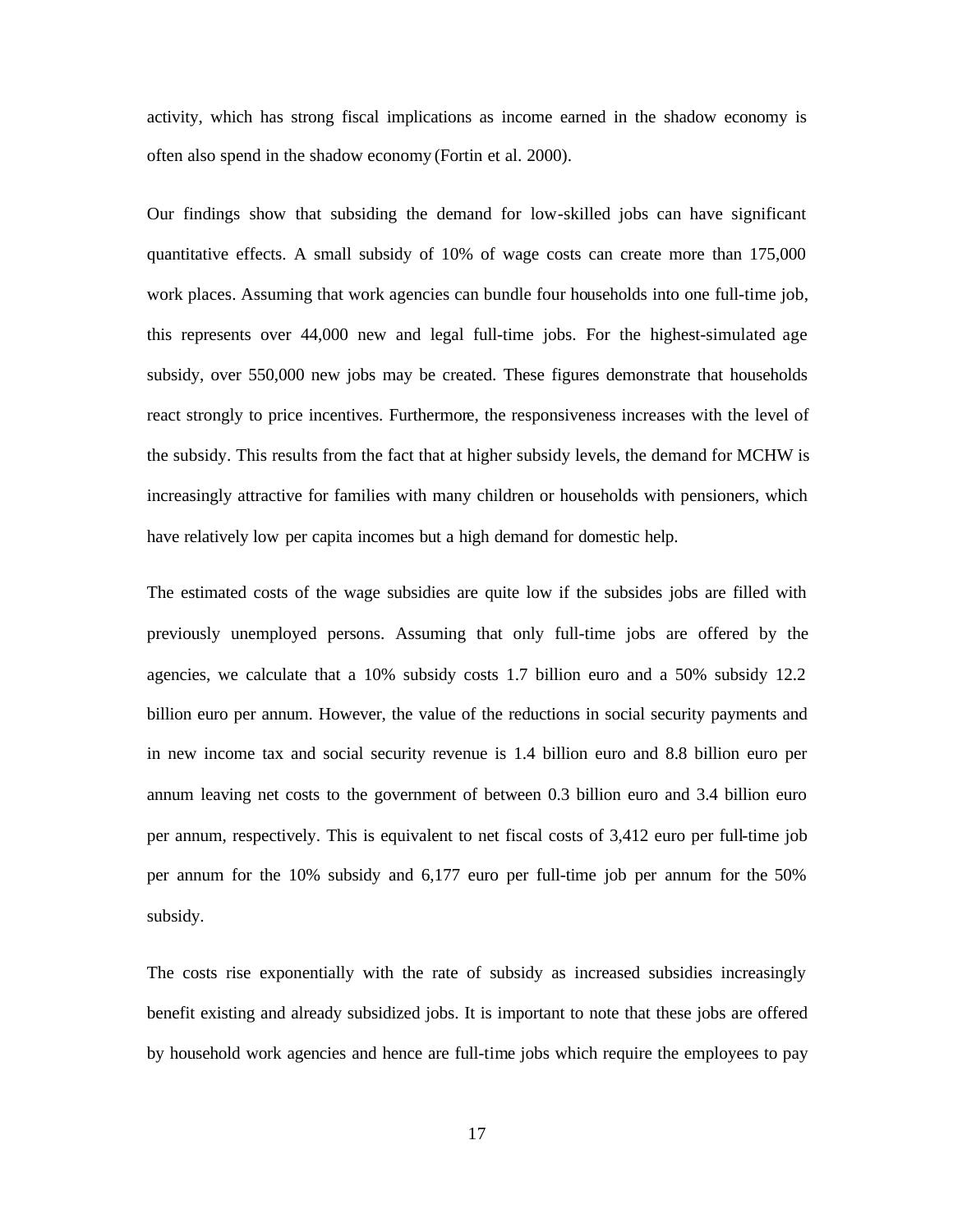the usual income taxes and social security benefits. It is through the agencies that standard work contracts with the usual tax and benefit framework can be offered. In addition, full-time jobs may have the benefit of reducing the incentive of employees to engage in shadow activities, unlike for unemployed or part-time employees.

These calculations exclude the social and fiscal benefits derived from a higher compliance with tax and employment legislation, which also include reduced participation in further shadow market activities by illegal domestic workers. In addition, the benefits associated with a higher labor market participation rate especially by more educated wives and mothers have also been excluded here (Ghosh and Lien 2002). The estimates of the fiscal costs of the wage subsidy hence represent an upper limit.

In contrast to this direct wage subsidy, offering tax breaks to private employers may be less effective as these benefit mainly high wage earners wit h high marginal income tax rates. For this reason the German law commonly known as the "parlor maid privilege", which was in effect from 1997 to 2001, failed to register much interest, as the above -cited data on formally registered MCHW demonstrates (Schupp 2001).

Given the much higher unemployment for the unskilled in East Germany, it would seem desirable to create many of the new jobs in East Germany. However, the demand for MCHW is much stronger in West Germany than in East Germany, even controlling for income differentials. This suggests that either that the reservation wage, in the form of the unemployment benefits, is too high in East Germany or that East Germans for cultural reasons are less inclined to demand MCHW. Given the low social prestige of MCHW in Germany and the strong East German tradition of celebrating skilled labor and rejecting so-called exploitative work practices, this latter interpretation does not seem unreasonable. Whatever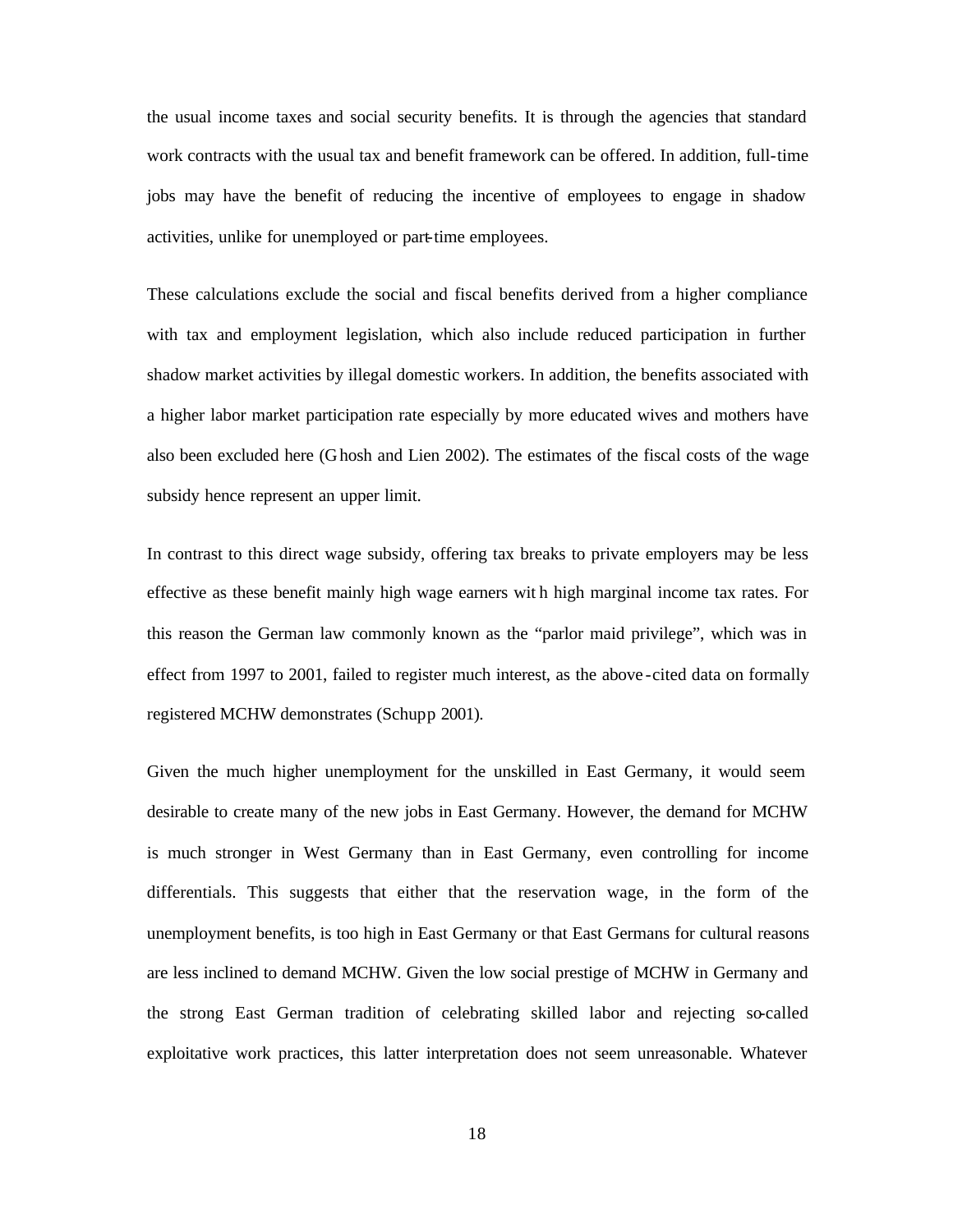the reason, subsidizing MCHW is no short-cut for lowering the massive unemployment rates of the unskilled in East Germany.

#### **Conclusions**

The German labor market paradox of high unemployment for the low skilled and a low degree of production specialization especially by high skilled women derives in part from the high non-wage costs of domestic labor and from the coordination problem of part-time domestic labor. We address these issues by estimating the demand for employment of shadow market-contracted household work using a unique data source.

The results of the empirical analysis imply that labor demand in this sector is very price elastic. Cutting the non-wage costs of MCHW and establishing household work agencies strongly increase the demand for such labor, even for lower income households. Our policy proposal is hence one option for reducing the incentives for employers and employees to engage in shadow economy transactions.

Our proposal will not overcome the massive structural problems of the German labor market. In the long-term, policy measures should address the skills shortage experienced by a large share of the population and the level of non-wage labor costs. In the short-term, however, subsiding the legal employment of MCHW in private homes is a cost-effective way to create new jobs. The measure would partic ularly benefit the low skilled who suffer from the highest unemployment rates in Germany. The low formal qualifications required of domestic workers suggest that an expansion of this sector may also help to reduce the high unemployment rates experienced in other European economies for low skill workers.

Further policies which could enhance the effectiveness of the proposal but which we did not evaluate in our analysis include raising the costs and the chance of detection of illegal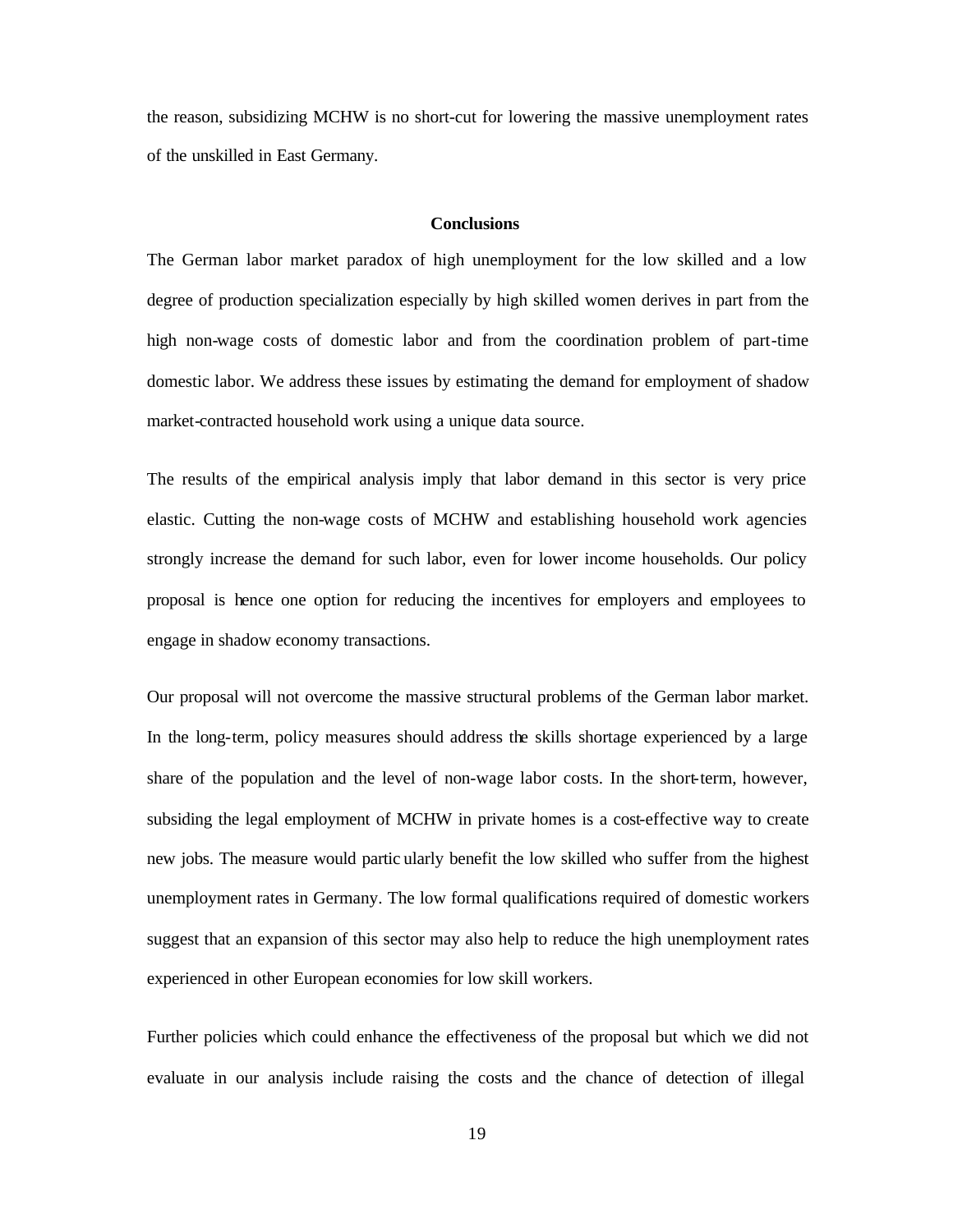domestic employment. In addition, legalizing illegal residents and opening the European single market for immigrants from the EU-accession countries sooner than currently planned would increase the incentives to report domestic work practices to the tax authorities.

In evaluating our high estimate of the income elasticity of domestic labor demand it is important to bear in mind that the sector for MCHW is a well-defined and unique economic sector. The effectiveness of the wage subsidies in this sector is larger than that of most other sectors as the leakage of subsidies to existing employment is much lower. The analysis of illegal behavior and the responsiveness of market participants to attempts at legalizing such behavior makes this sector, and this study, distinct.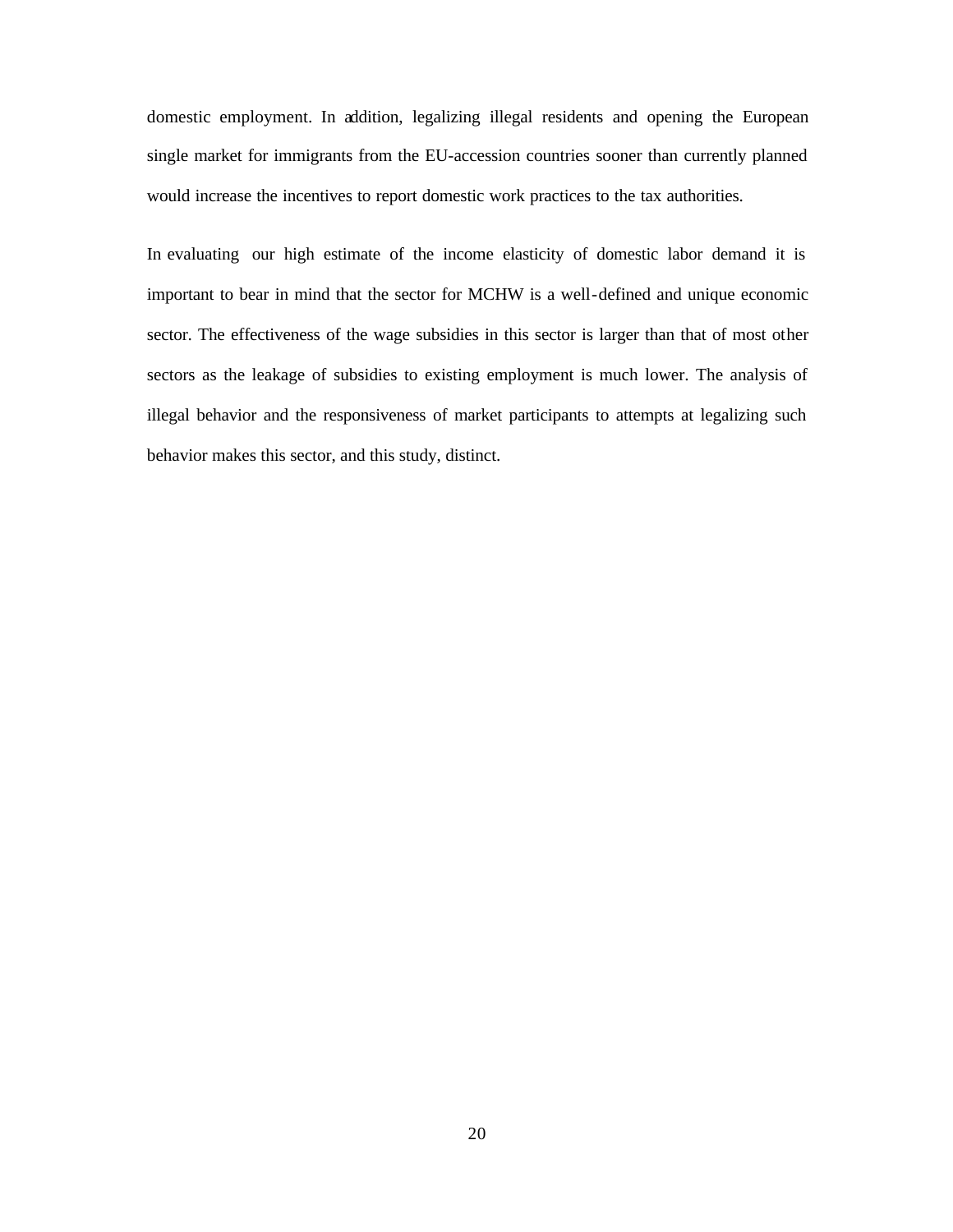| <b>Deciles of Net</b>   |      | <b>Use Household Services</b> |                   |                |             |  |
|-------------------------|------|-------------------------------|-------------------|----------------|-------------|--|
| <b>Household Income</b> |      | No                            | Yes, Occasionally | Yes, Regularly | Total       |  |
| 1                       | n.   | 3,367,066                     | 73,784            | 134,701        | 3,575,551   |  |
|                         | $\%$ | 94.17                         | 2.06              | 3.77           | 100.00      |  |
| $\mathbf{2}$            | n    | 2,838,151                     | 96,838            | 147,802        | 3,082,791   |  |
|                         | %    | 92.06                         | 3.14              | 4.79           | 100.00      |  |
| 3                       | n    | 3,452,548                     | 145,559           | 119,297        | 3,717,404   |  |
|                         | %    | 92.88                         | 3.92              | 3.21           | 100.00      |  |
| 4                       | n    | 3,932,867                     | 74,061            | 139,236        | 4, 146, 164 |  |
|                         | %    | 94.86                         | 1.79              | 3.36           | 100.00      |  |
| 5                       | n    | 1,819,425                     | 56,520            | 88,577         | 1,964,522   |  |
|                         | %    | 92.61                         | 2.88              | 4.51           | 100.00      |  |
| 6                       | n    | 4,255,490                     | 110,215           | 182,424        | 4,548,129   |  |
|                         | %    | 93.57                         | 2.42              | 4.01           | 100.00      |  |
| 7                       | n    | 2,178,537                     | 68,626            | 78,570         | 2,325,733   |  |
|                         | %    | 93.67                         | 2.95              | 3.38           | 100.00      |  |
| 8                       | n    | 2,701,154                     | 111,218           | 174,450        | 2,986,822   |  |
|                         | $\%$ | 90.44                         | 3.72              | 5.84           | 100.00      |  |
| 9                       | n    | 2,928,160                     | 116,976           | 190,907        | 3,236,043   |  |
|                         | %    | 90.49                         | 3.61              | 5.90           | 100.00      |  |
| 10                      | n    | 2,420,493                     | 220,117           | 587,212        | 3, 227, 822 |  |
|                         | %    | 74.99                         | 6.82              | 18.19          | 100.00      |  |
| <b>Total</b>            | n    | 29,893,891                    | 1073914           | 1843176        | 32,810,981  |  |
|                         | %    | 91.11                         | 3.27              | 5.62           | 100.00      |  |

**Table 1: Demand for Market-Contracted Household Work by Income Deciles**

**Note:** Own, weighted calculations with cleaned data using German Socio-Economic Panel 2000, personal questionnaire.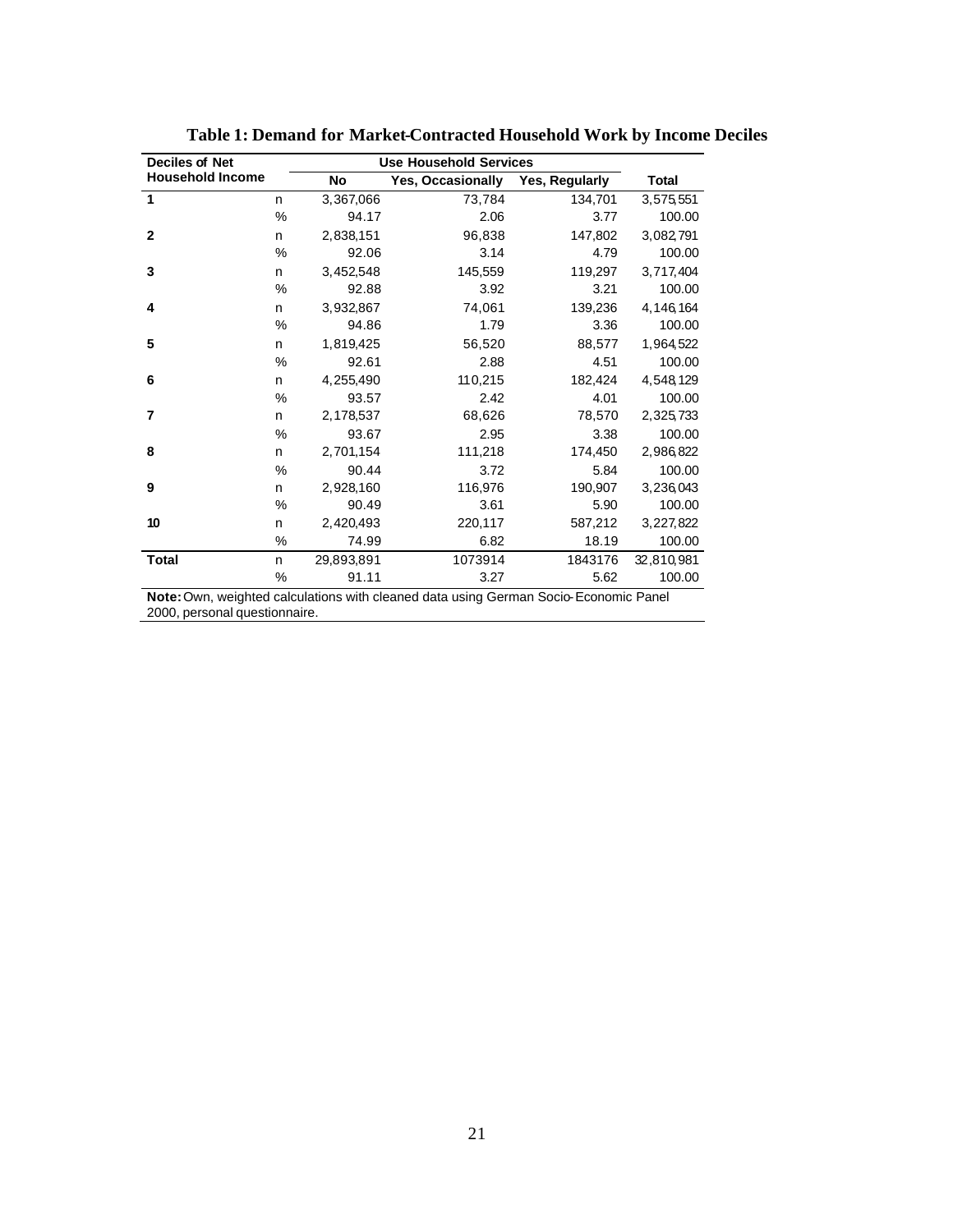## *Table 2: Summary Statistics*

| <b>Obs</b> | Mean   | Std. Dev. | Min      | Max    |
|------------|--------|-----------|----------|--------|
| 11539      | 0.145  | 0.486     | $\Omega$ | 2      |
| 11539      | 0.362  | 0.481     | 0        | 1      |
| 11539      | 0.291  | 0.454     | 0        | 1      |
| 11539      | 0.052  | 0.222     | 0        | 1      |
| 11539      | 0.165  | 0.371     | $\Omega$ | 1      |
| 11539      | 0.078  | 0.269     | 0        | 1      |
| 11539      | 0.032  | 0.175     | 0        | 1      |
| 11539      | 0.005  | 0.093     | 0        | 1      |
| 11539      | 0.012  | 0.11C     | $\Omega$ | 1      |
| 11539      | 0.039  | 0.193     | 0        | 1      |
| 11539      | 3.624  | 1.695     | 1        | 15     |
| 11539      | 51.27  | 17.18     | 17       | 90     |
| 11539      | 140.30 | 85.31     | 12.53    | 1102.4 |
|            |        |           |          |        |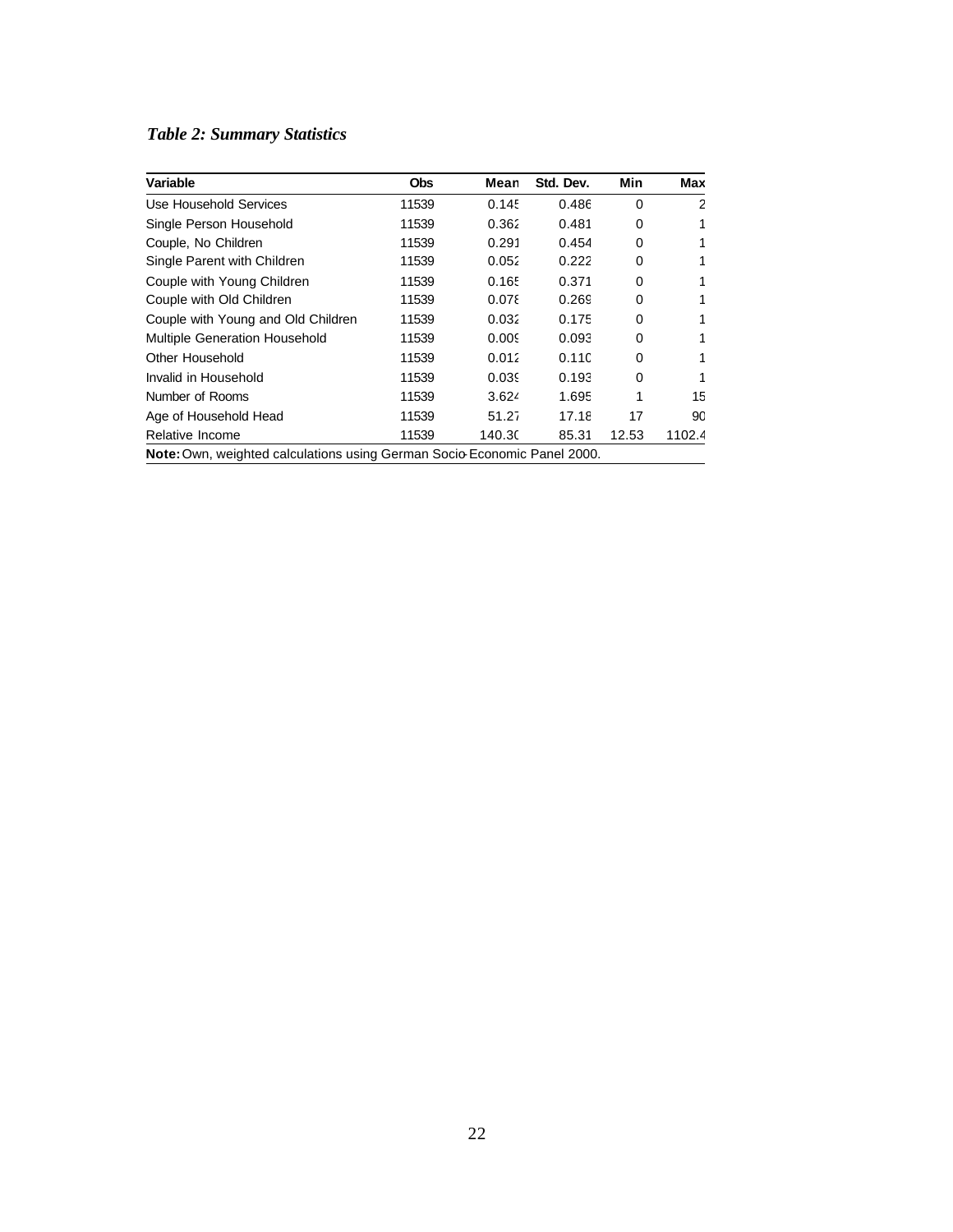| t-Value  |              | <b>D</b> None <b>D</b> Occasional                                                      | <b>D</b> Regular                                                                         |
|----------|--------------|----------------------------------------------------------------------------------------|------------------------------------------------------------------------------------------|
|          |              |                                                                                        |                                                                                          |
|          |              |                                                                                        |                                                                                          |
|          | 0.8978       | 0.0371                                                                                 | 0.0651                                                                                   |
|          |              |                                                                                        |                                                                                          |
| $-11.46$ | 0.1616       | $-0.0519$                                                                              | $-0.1097$                                                                                |
| $-6.36$  | 0.1517       | $-0.0479$                                                                              | $-0.1038$                                                                                |
| $-7.21$  | 0.1762       | $-0.0583$                                                                              | $-0.1180$                                                                                |
| $-12.77$ | 0.1996       | $-0.0694$                                                                              | $-0.1301$                                                                                |
| $-9.78$  | 0.1960       | $-0.0676$                                                                              | $-0.1284$                                                                                |
| $-7.81$  | 0.2049       | $-0.0724$                                                                              | $-0.1326$                                                                                |
| $-5.20$  | 0.1992       | $-0.0693$                                                                              | $-0.1300$                                                                                |
| 14.37    | $-0.3793$    | 0.0832                                                                                 | 0.2961                                                                                   |
| 9.28     | $-0.0212$    | 0.0078                                                                                 | 0.0135                                                                                   |
|          |              |                                                                                        |                                                                                          |
|          |              |                                                                                        |                                                                                          |
| 11.58    | $-0.0008$    | 0.0003                                                                                 | 0.0005                                                                                   |
|          |              |                                                                                        |                                                                                          |
|          |              |                                                                                        |                                                                                          |
|          | $-0.0106$    | 0.0040                                                                                 | 0.0067                                                                                   |
|          | $-0.0224$    | 0.0082                                                                                 | 0.0142                                                                                   |
|          | $-0.0355$    | 0.0127                                                                                 | 0.0228                                                                                   |
|          | $-0.0497$    | 0.0174                                                                                 | 0.0323                                                                                   |
|          | $-0.0653$    | 0.0223                                                                                 | 0.0430                                                                                   |
|          |              |                                                                                        |                                                                                          |
|          | $-281,683$   | 105,137                                                                                | 176,546                                                                                  |
|          | $-594,083$   | 217,389                                                                                | 376,694                                                                                  |
|          | $-938,646$   | 336,292                                                                                | 602,353                                                                                  |
|          | $-1,316,591$ | 461,216                                                                                | 855,375                                                                                  |
|          | $-1,728,874$ | 591,357                                                                                | 1,137,517                                                                                |
|          |              | Use household cleaning services 2.0 "No" 1 "Yes, occasionally" and 2 "Yes, requilarly" | Note: Ordered probit estimation, own calculations using German Socio-Economic Panel 2000 |

## *Table 3: Demand for Market-Contracted Household Work: Relative Income*

Use household cleaning services ? 0 "No", 1 "Yes, occasionally" and 2 "Yes, regularly"

N=8738, Wald X<sup>2</sup> Test (10) is 516.4 with pvalue=0.00, and MZ pseudo-R<sup>2</sup>=0.2532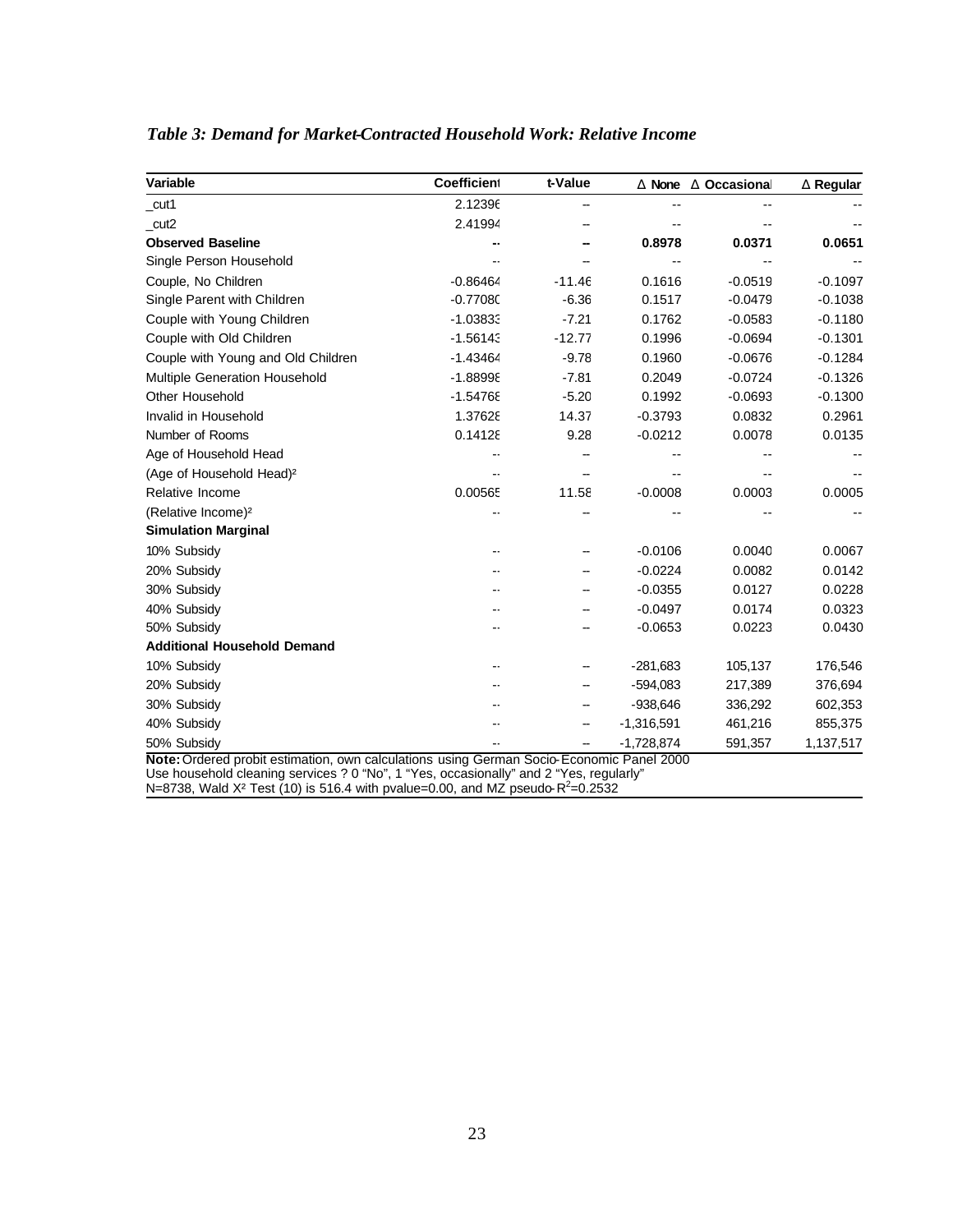| Variable                             | Coefficient | t-Value  |              | <b>D</b> None <b>D</b> Occasional | <b>D</b> Regular |
|--------------------------------------|-------------|----------|--------------|-----------------------------------|------------------|
| cut1                                 | 2.35209     |          | --           |                                   |                  |
| cut2                                 | 2.64925     |          |              |                                   |                  |
| <b>Observed Baseline</b>             |             |          | 0.8978       | 0.0371                            | 0.0651           |
| Single Person Household              |             |          |              |                                   |                  |
| Couple, No Children                  | $-0.9505C$  | $-12.08$ | 0.1773       | $-0.0567$                         | $-0.1205$        |
| Single Parent with Children          | $-0.81621$  | $-6.49$  | 0.1637       | $-0.0511$                         | $-0.1126$        |
| Couple with Young Children           | $-1.13502$  | $-7.80$  | 0.1915       | $-0.0630$                         | $-0.1285$        |
| Couple with Old Children             | $-1.65152$  | $-13.66$ | 0.2120       | $-0.0730$                         | $-0.1389$        |
| Couple with Young and Old Children   | $-1.52593$  | $-10.49$ | 0.2089       | $-0.0714$                         | $-0.1375$        |
| Multiple Generation Household        | $-1.98796$  | $-8.33$  | 0.2168       | $-0.0757$                         | $-0.1411$        |
| <b>Other Household</b>               | $-1.64747$  | $-5.43$  | 0.2119       | $-0.0730$                         | $-0.1389$        |
| Invalid in Household                 | 1.39877     | 14.46    | $-0.3836$    | 0.0845                            | 0.2991           |
| Number of Rooms                      | 0.13493     | 8.99     | $-0.0197$    | 0.0073                            | 0.0124           |
| Age of Household Head                |             |          |              |                                   |                  |
| (Age of Household Head) <sup>2</sup> |             |          |              |                                   |                  |
| Relative Income                      | 0.00909     | 8.69     | 0.0046       | $-0.0017$                         | $-0.0028$        |
| (Relative Income) <sup>2</sup>       | $-0.00001$  | $-3.63$  |              |                                   |                  |
| <b>Simulation Marginal</b>           |             |          |              |                                   |                  |
| 10% Subsidy                          |             |          | $-0.0078$    | 0.0029                            | 0.0049           |
| 20% Subsidy                          |             |          | $-0.0226$    | 0.0082                            | 0.0144           |
| 30% Subsidy                          |             |          | $-0.0387$    | 0.0137                            | 0.0250           |
| 40% Subsidy                          |             |          | $-0.0562$    | 0.0193                            | 0.0369           |
| 50% Subsidy                          |             |          | $-0.0749$    | 0.0251                            | 0.0498           |
| <b>Additional Household Demand</b>   |             |          |              |                                   |                  |
| 10% Subsidy                          |             |          | $-206,349$   | 76,758                            | 129,591          |
| 20% Subsidy                          |             |          | $-597,160$   | 216,747                           | 380,413          |
| 30% Subsidy                          |             | --       | $-1,024,829$ | 362,492                           | 662,337          |
| 40% Subsidy                          |             |          | $-1,487,382$ | 512,077                           | 975,305          |
| 50% Subsidy                          |             |          | $-1,982,136$ | 663,490                           | 1,318,646        |

## *Table 4: Demand for Market-Contracted Household Work: Relative Income Quadratic*

Use household cleaning services ? 0 "No", 1 "Yes, occasionally" and 2 "Yes, regularly"

N=8738, Wald X<sup>2</sup> Test (11) is 529.3 with pvalue=0.00, and MZ pseudo-R<sup>2</sup>=0.2677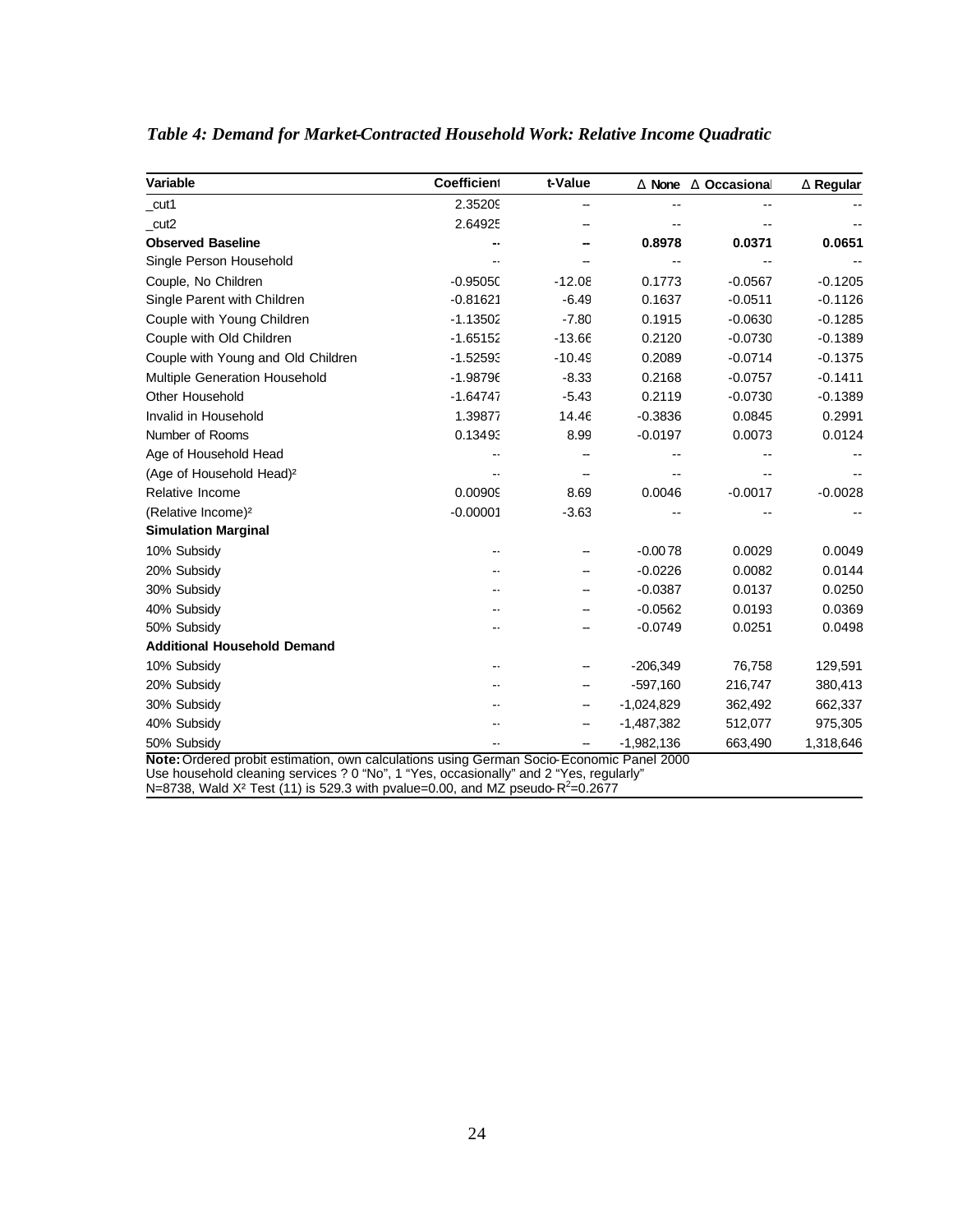| Variable                             | Coefficient | t-Value  |              | <b>D</b> None <b>D</b> Occasional | <b>D</b> Regular |
|--------------------------------------|-------------|----------|--------------|-----------------------------------|------------------|
| cut1                                 | 2.90154     |          | --           |                                   |                  |
| cut2                                 | 3.22274     |          |              |                                   |                  |
| <b>Observed Baseline</b>             |             |          | 0.8978       | 0.0371                            | 0.0651           |
| Single Person Household              |             |          |              |                                   |                  |
| Couple, No Children                  | $-0.92829$  | $-11.43$ | 0.1307       | $-0.0505$                         | $-0.0802$        |
| Single Parent with Children          | $-0.56728$  | $-3.87$  | 0.0994       | $-0.0363$                         | $-0.0632$        |
| Couple with Young Children           | $-0.65854$  | $-4.35$  | 0.1093       | $-0.0405$                         | $-0.0687$        |
| Couple with Old Children             | $-1.4875C$  | $-11.72$ | 0.1510       | $-0.0611$                         | $-0.0898$        |
| Couple with Young and Old Children   | $-1.16827$  | $-7.92$  | 0.1424       | $-0.0565$                         | $-0.0860$        |
| <b>Multiple Generation Household</b> | $-1.65354$  | $-6.57$  | 0.1534       | $-0.0625$                         | $-0.0908$        |
| <b>Other Household</b>               | $-1.35393$  | $-4.88$  | 0.1482       | $-0.0595$                         | $-0.0886$        |
| Invalid in Household                 | 1.01237     | 9.26     | $-0.2182$    | 0.0686                            | 0.1496           |
| Number of Rooms                      | 0.11022     | 6.76     | $-0.0136$    | 0.0057                            | 0.0079           |
| Age of Household Head                | $-0.02076$  | $-1.85$  | $-0.0151$    | 0.0066                            | 0.0085           |
| (Age of Household Head) <sup>2</sup> | 0.00041     | 4.12     |              |                                   |                  |
| Relative Income                      | 0.01200     | 10.39    | 0.0067       | $-0.0028$                         | $-0.0039$        |
| (Relative Income) <sup>2</sup>       | $-0.00001$  | $-5.22$  |              |                                   |                  |
| <b>Simulation Marginal</b>           |             |          |              |                                   |                  |
| 10% Subsidy                          |             |          | $-0.0067$    | 0.0028                            | 0.0039           |
| 20% Subsidy                          |             |          | $-0.0232$    | 0.0093                            | 0.0139           |
| 30% Subsidy                          |             |          | $-0.0418$    | 0.0163                            | 0.0255           |
| 40% Subsidy                          |             |          | $-0.0622$    | 0.0235                            | 0.0387           |
| 50% Subsidy                          |             |          | $-0.0843$    | 0.0308                            | 0.0535           |
| <b>Additional Household Demand</b>   |             |          |              |                                   |                  |
| 10% Subsidy                          |             |          | $-177,771$   | 73,383                            | 104,388          |
| 20% Subsidy                          |             | --       | $-615,058$   | 246,917                           | 368,141          |
| 30% Subsidy                          |             | --       | $-1,105,666$ | 430,921                           | 674,745          |
| 40% Subsidy                          |             |          | $-1,646,181$ | 621,876                           | 1,024,305        |
| 50% Subsidy                          |             |          | $-2,231,619$ | 816,001                           | 1,415,618        |

## *Table 5: Demand for Market-Contracted Household Work: Full Model*

Use household cleaning services ? 0 "No", 1 "Yes, occasionally" and 2 "Yes, regularly"

N=8738, Wald X<sup>2</sup> Test (11) is 675.6 with pvalue=0.00, MZ pseudo-R<sup>2</sup>=0.3459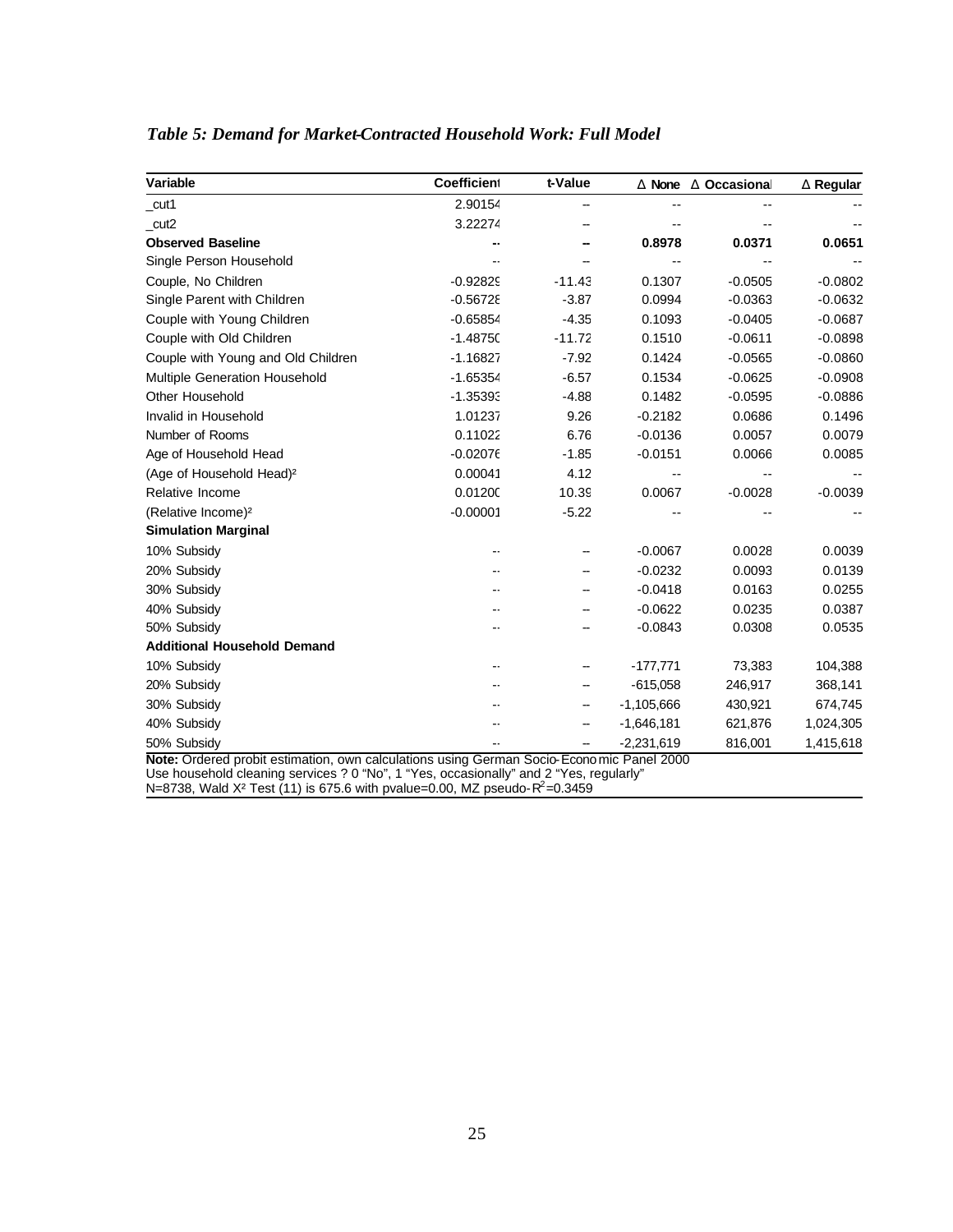## *Figure 1: Subsidizing Market-Contracted Household Work*

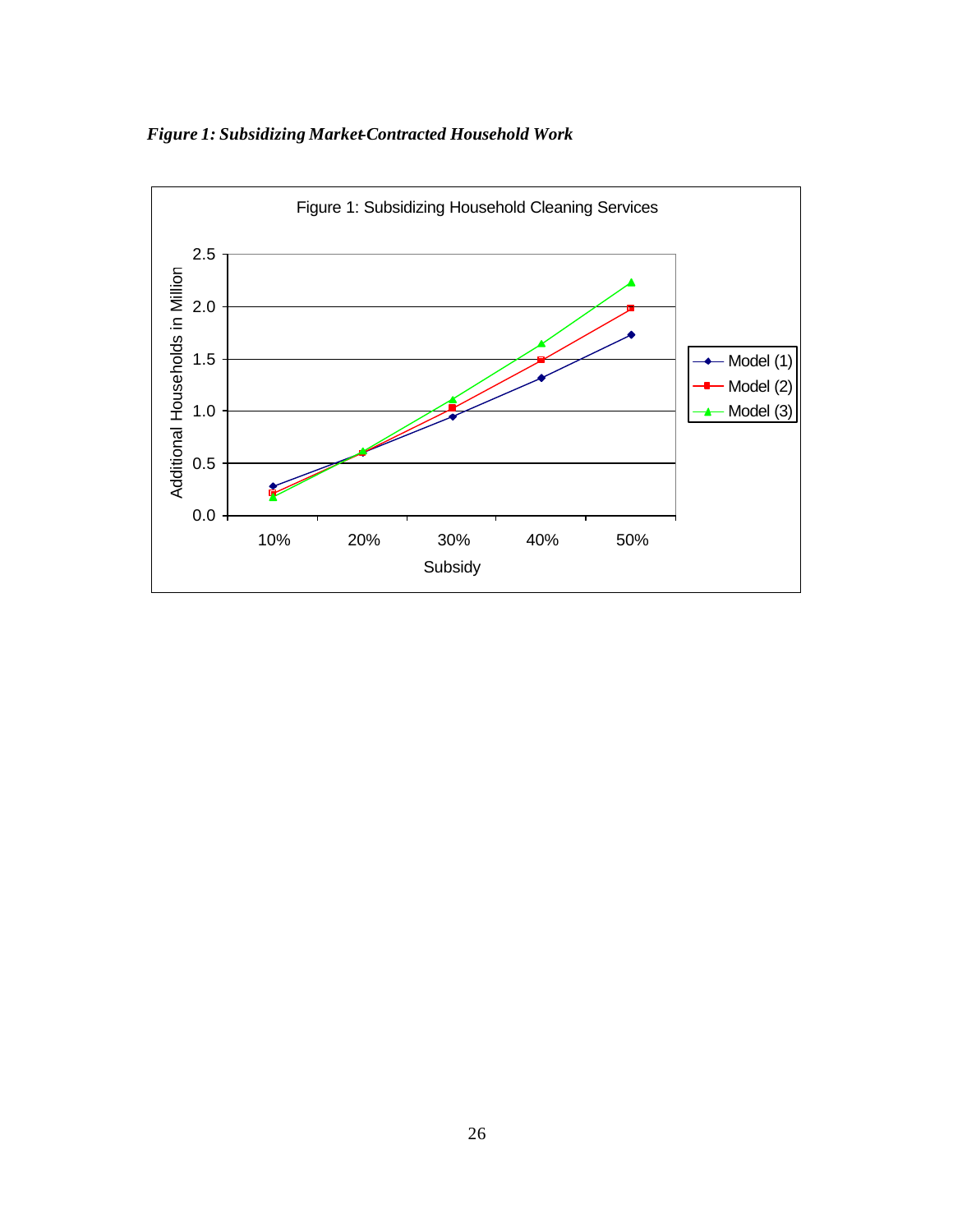#### **Bibliography**

- Althammer, Jorg, and Simone Wenzler. 1996. "Intrafamiliale Zeitallokation, Haushaltsproduktion und Frauenerwerbstätigkeit: Ein mikroökonometrisches Modell zur empirischen Bestimmung des wirtschaftlichen Werts der Hausarbeit." *Jahrbücher für Nationalökonomie und Statistik* , Vol. 215*, No.* 4, pp. 398-418.
- Assenmacher, Walter, and Martin Wenke. 1993. "Haushaltsproduktion, Frauenerwerbstätigkeit und Dienstleistungsnachfrage privater Haushalte in der Bundesrepublik Deutschland." *Jahrbücher für Nationalökonomie und Statistik*, Vol. 211, No. 1-2, pp. 22-41.
- \_\_\_\_. 1996. "Konsumstruktur and Auslagerung von Haushaltsproduktion in ausgewählten Ländern der OECD." *Jahrbücher für Nationalökonomie und Statistik* , Vol. 215, No. 2, pp. 157-70.
- Becker, Gary S. 1993. *A Treatise on the Family*. Cambridge: Harvard University Press.
- Bittner, Susanne, and Claudia Weinkopf. 2000 "Dienstleistungspools am Scheideweg: Erfahrungen und Perspektiven der Förderung haushaltsbezogener Dienste." *WSI Mitteilungen*, Vol. 53, pp. 256-64.
- Brück, Tilman, John Haisken-De New, and Klaus F. Zimmermann. 2002. "Förderung von Agenturen für haushaltsnahe Dienstleistungen schafft Arbeitsplätze für Geringqualifizierte." *DIW Wochenbericht*, No. 23.
- Bundesrat. 2001. *Gesetzesantrag des Landes Rheinland-Pfalz: Entwurf eines Gesetzes zur Beschäftigungsförderung in Privathaushalten.*Bundesrat-Drucksache*.* Berlin
- Dortch, Shannon. 1996. "Maids Clean Up." *American Demographics*, Vol. 18, pp. 4-8.
- Federal Ministry of Finance. 2003. *Berechnungsprogramm zur Lohnsteuer*. Berlin.
- Fortin, Bernard, Guy Lacroix, and Claude Montmarquette. 2000. "Are Underground Workers More Likely to Be Underground Consumers?" *Economic Journal*, Vol. 110, pp. 838-60.
- Ghosh, Sucharita, and Donald Lien. 2002. "Fertility and Economic Growth: Do Immigrant Maids Play a Role?" *Pacific Economic Review*, Vol. 7, No. 2, pp. 245-57.
- Greene, William H. 2003. *Econometric Analysis*. Upper Saddle River: Prentice Hall.
- Gronau, Reuben. 1986. "Home Production a Survey," Orley Ashenfelter and Richard Layard, *Handbook of Labor Economics.* Amsterdam: North-Holland, pp. 274-304.
- Hamermesh, Daniel S. 1993. *Labor Demand* . Princeton: Princeton University Press.
- Hank, Karsten. 2001. "The Employment of Domestic Help and Women's Labor Force Participation in Western Germany." *Schmollers Jahrbuch*, Vol. 121, No. 1, pp. 105-21.
- Hersch, Joni, and Leslie S. Stratton. 1994. "Housework, Wages, and the Division of Housework Time for Employed Spouses." *American Economic Review*, Vol. 84, No. 2, pp. 120-25.
- Killingsworth, Mark R. 1986. "Female Labor Supply: A Survey," James J. Heckman, Orley Ashenfelter, and Richard Layard, *Handbook of Labor Economics.* Amsterdam: North-Holland, pp. 103-204.
- Kreyenfeld, Michaela, and Karsten Hank. 2000. "Does the Availability of Child Care Influence the Employment of Mot hers? Findings from Western Germany." *Population*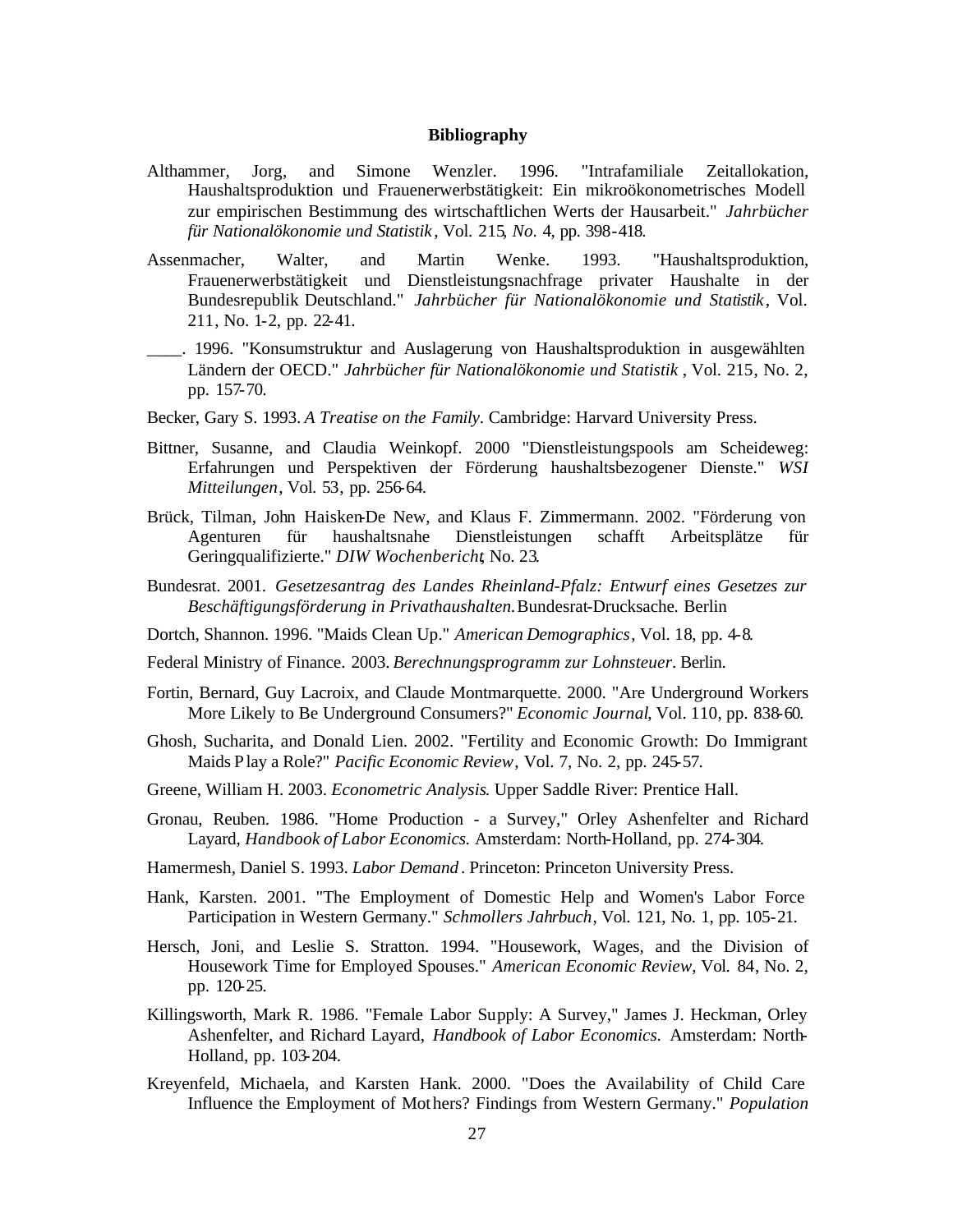*Research and Policy Review* , Vol. 19, No. 4, pp. 317-37.

- Lüttinger, Paul, and Thomas Riede. 1997. "Der Mikrozensus: Amtliche Daten für die Sozialforschung." *ZUMA-Nachrichten* , Vol. 41, pp. 19-43.
- Mummert, Anne tte, and Friedrich Schneider. 2001. "The German Shadow Economy: Parted in a United Germany?" *Finanzarchiv*, Vol. 58, No. 3, pp. 286-316.
- Reinberg, Alexander. 1999. "Der qualifikatorische Strukturwandel auf dem deutschen Arbeitsmarkt - Entwicklungen, Perspektiven und Bestimmungsgründe." *Mitteilungen aus der Arbeitsmarkt- und Berufsforschung* , 1999, Vol. 32.
- Rosenzweig, Mark R., and Kenneth I. Wolpin. 1980. "Life-Cycle Labor Supply and Fertility: Causal Inferences from Household Models." *Journal of Political Economy*, Vol. 88, No. 2, pp. 328-48.
- Schneider, Hilmar, and Wolfram Kempe. 2002. "Lohnabstandsgebot kein hinreichendes Kriterium für positive Arbeitsanreize im Niedriglohnbereich." *Wirtschaft im Wandel*, Vol. 8, No. 4, pp. 85-91.
- Schupp, Jürgen. 2001. "Private Haushalte als Arbeitgeber bleiben beschäftigungspolitisch von geringer Bedeutung - "Hausmädchenprivileg" überflüssig." *DIW Wochenbericht*, No. 13, pp. 201-210.
- \_\_\_\_. 2002. "Quantitative Verbreitung von Erwerbstätigkeit in privaten Haushalten Deutschlands." *DIW Materialien*, No. 11.
- Stigler, George J. 1946. *Domestic Servants in the United States 1900-1940*. New York: National Bureau of Economic Research.
- Suen, Wing. 1994. "Market-Procured Housework: The Demand for Domestic Servants and Female Labor Supply." *Labour Economics*, Vol. 1, No. 3-4, pp. 289-302.
- Thomas, James J. 1992. *Informal Economic Activity*. Ann Arbor: University of Michigan Press.
- van Dijk, Liset, and Jacques J. Siegers, "The Effect of the Supply of Subsidized Day-Care Facilities on Female Labour Supply." *Labour*, Vol. 10, No. 3, pp. 559-82.
- Veall, Michael R., and Klaus F. Zimmermann. 1992. "Pseudo- $R^2$ 's in the Ordinal Probit Model." *Journal of Mathematical Sociology*, Vol. 16, pp. 332-42.
- Wagner, Gert G., Richard V. Burkhauser, and Friederike Behringer. 1993. "The English Language Public Use File of the German Socio-Economic Panel." *Journal of Human Resources*, Vol. 28, No. 2, pp. 429-33.
- Weinkopf, Claudia. 2002. ""Es geht auch anders"- Reguläre Beschäftigung durch Dienstleistungspools." In C. Gather, B. Geissler, and M. S. Rerrich, eds., *Die Normalisierung der Hausarbeit im informellen Sektor.* Münster: Verlag Westfälisches Dampfboot, pp. 154-66.
- Wolff, Edward N. 1985. "The Disappearance of Domestic Servants and the Underground Economy," In Wolfram Gaertner and Alois Wenig, *The Economics of the Shadow Economy.* Springer, pp. 316-29.
- WSI Tarifarchiv. 2002. "Tätigkeiten mit niedriger tariflicher Grundvergütung," Düsseldorf: Hans Böckler Stiftung.